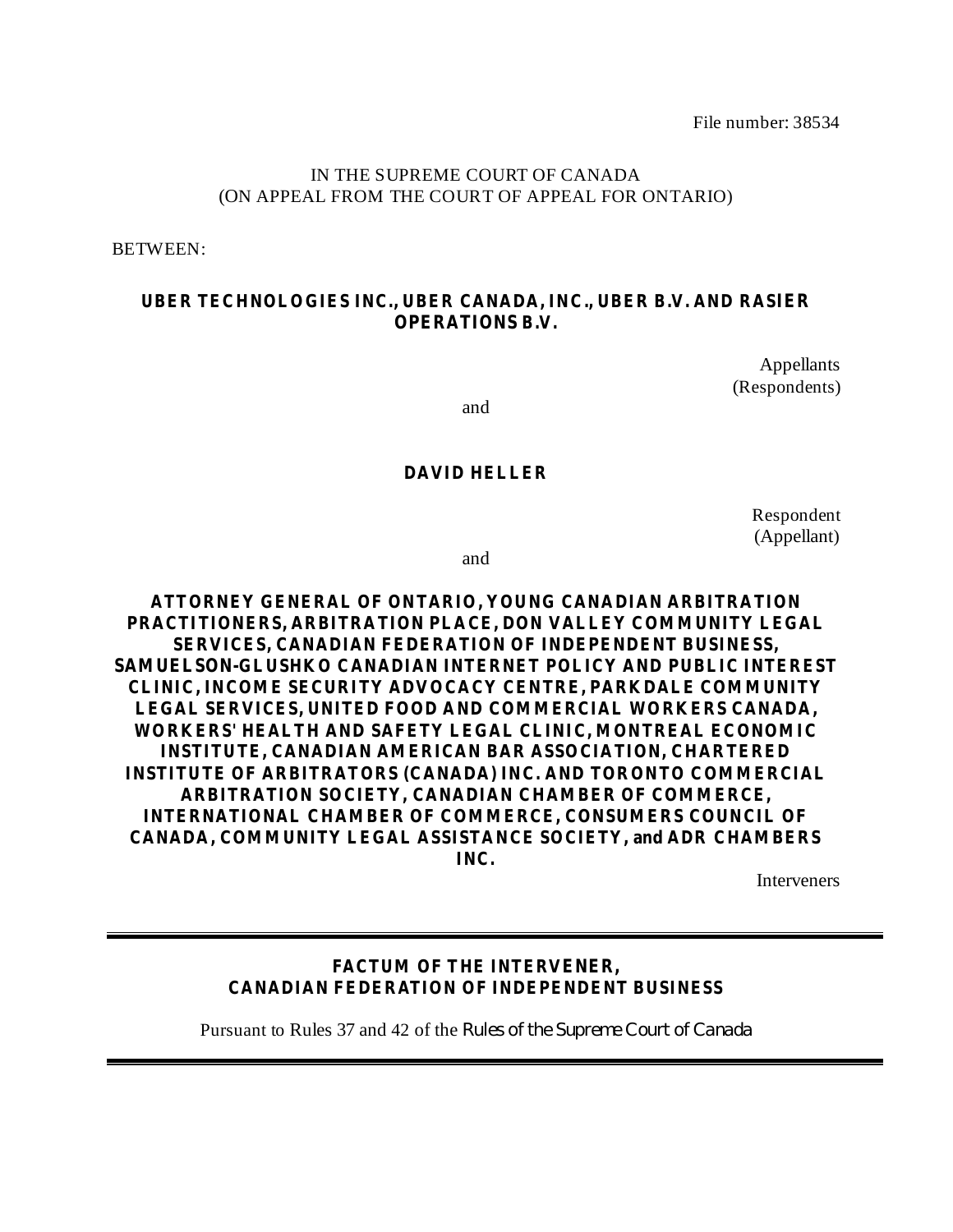## **CANADIAN FEDERATION OF INDEPENDENT BUSINESS (CFIB)**

c/o Corinne Pohlmann Senior Vice-President, National Affairs and Partnerships 1202-99 Metcalfe Street Ottawa, ON, K1P 6L7

## **Anthony Daimsis**

Telephone: (613) 562-5800 Ext: 3211 Fax: (613) 562-5124 Email: adaimsis@uottawa.ca

## **Counsel for the Intervener**

## **SAMUELSON-GLUSHKO CANADIAN INTERNET POLICY & PUBLIC INTEREST CLINIC (CIPPIC)**

University of Ottawa, Faculty of Law, Common Law Section 57 Louis Pasteur Street Ottawa, ON, K1N 6N5

## **David Fewer**

Telephone: (613) 562-5800 Ext: 2558 Fax:  $(613)$  562-5417 Email: dfewer@uottawa.ca

## **Agent for the Intervener**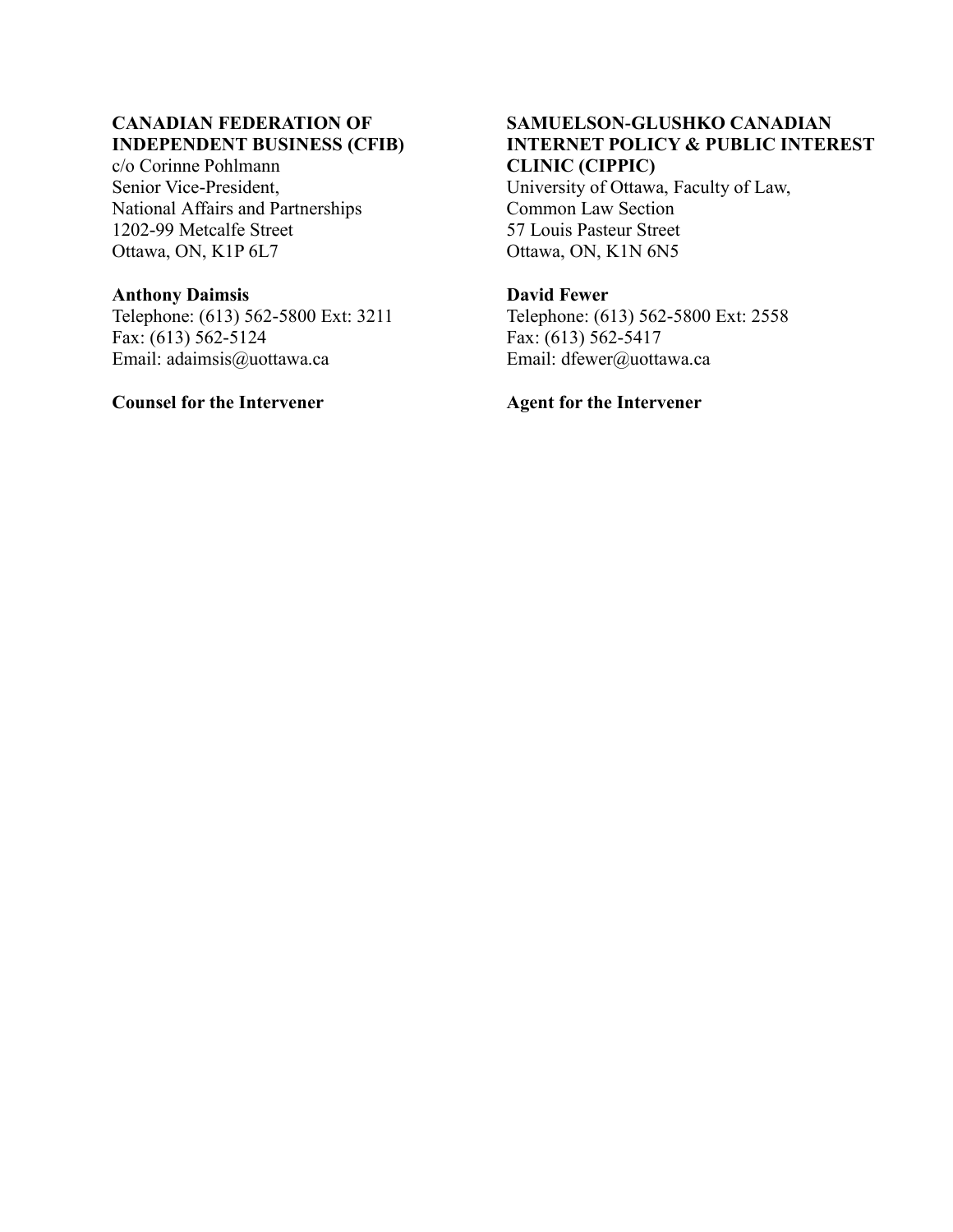## **TO: THE REGISTRAR**

### **COPY TORYS LLP**

**TO:** 79 Wellington St. W., 30th Floor Box 270, TD South Tower Toronto, Ontario M5K 1N2

Fax: (416) 865-7380

## **Linda Plumpton**

Telephone: (416) 865-8193 Email: lplumpton@torys.com

**Lisa Talbot** Telephone: (416) 865-8222 Email: ltalbot@torys.com

## **Sarah Whitmore**

Telephone: (416) 865-7315 Email: swhitmore@torys.com

**Davida Shiff**

Telephone:(416) 865-8190 Email: dshiff@torys.com

## **Counsel for the Appellants**

## **GOWLING WLG (CANADA) LLP**

160 Elgin Street, Suite 2600 Ottawa, Ontario K1P 1C3

Fax: (613) 788-3587

**Jeffrey W. Beedell** Telephone: (613) 786-0171 Email: jeff.beedell@gowlingwlg.com

**Agent for Appellants**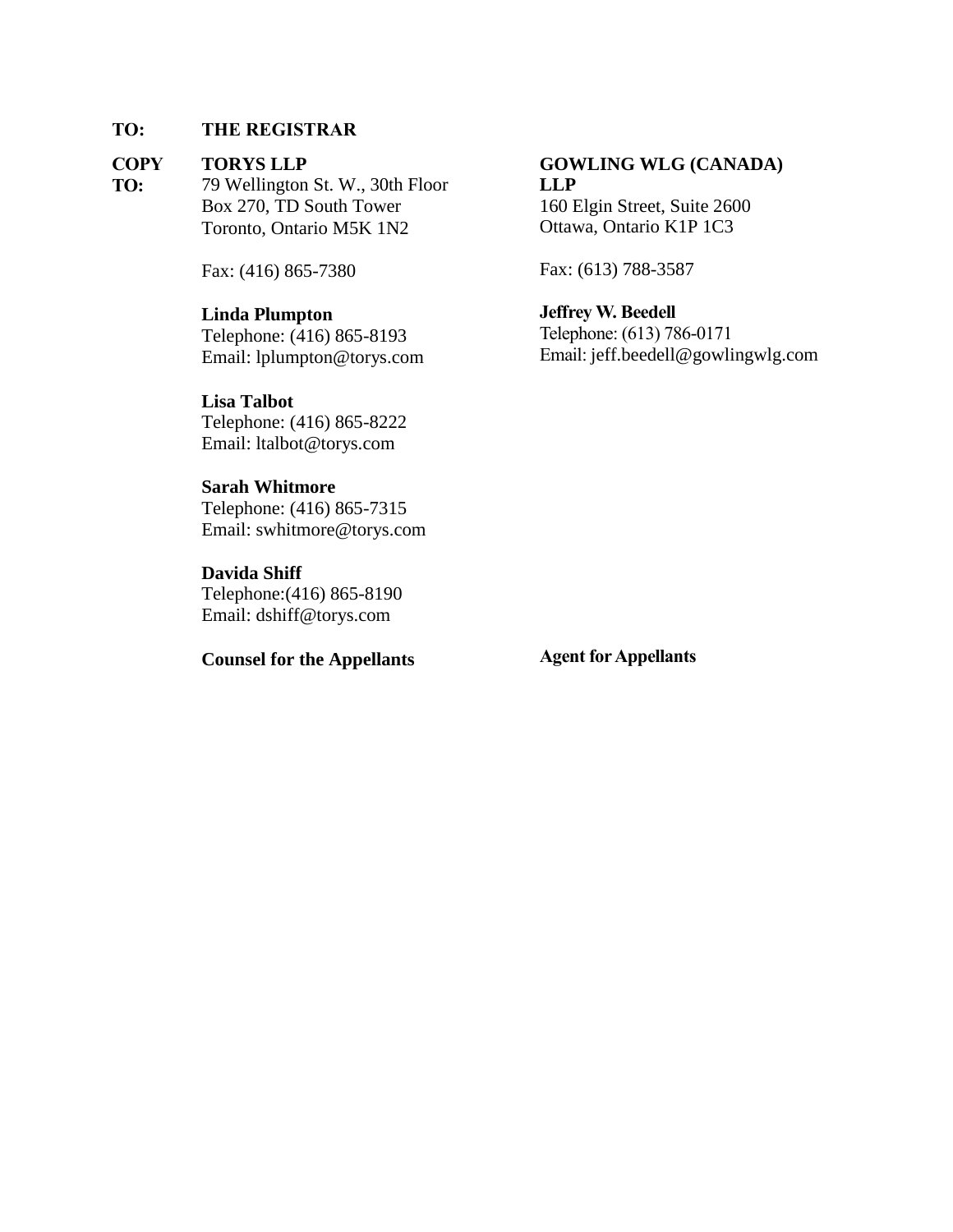### **AND WRIGHT HENRY LLP**

**TO:** 200 Wellington Street West Suite 602 Toronto, Ontario M5V 3C7

Fax: 416.306.8281

## **Michael D. Wright**

Telephone: (416) 306-8270 Email: mwright@wrighthenry.ca

## **Danielle Stampley**

Telephone: (416) 306-8272 Email: dstampley@wrighthenry.ca

## **SAMFIRU TUMARKIN LLP**

350 Bay Street, 10th Floor Toronto, Ontario M5H 2S6 Fax: (416) 361-0993

## **Lior Samfiru**

Telephone: (416) 861-9065 Email: lior@stlawyers.ca

## **Stephen Gillman**

Telephone: (416) 861-9065 Email: stephen@stlawyers.ca

**Counsels for the Respondent**

## **MICHAEL J. SOBKIN**

331 Somerset Street West Ottawa, Ontario K2P 0J8

Telephone: (613) 282-1712 Fax: (613) 288-2896 Email: msobkin@sympatico.ca

**Agent for the Respondent**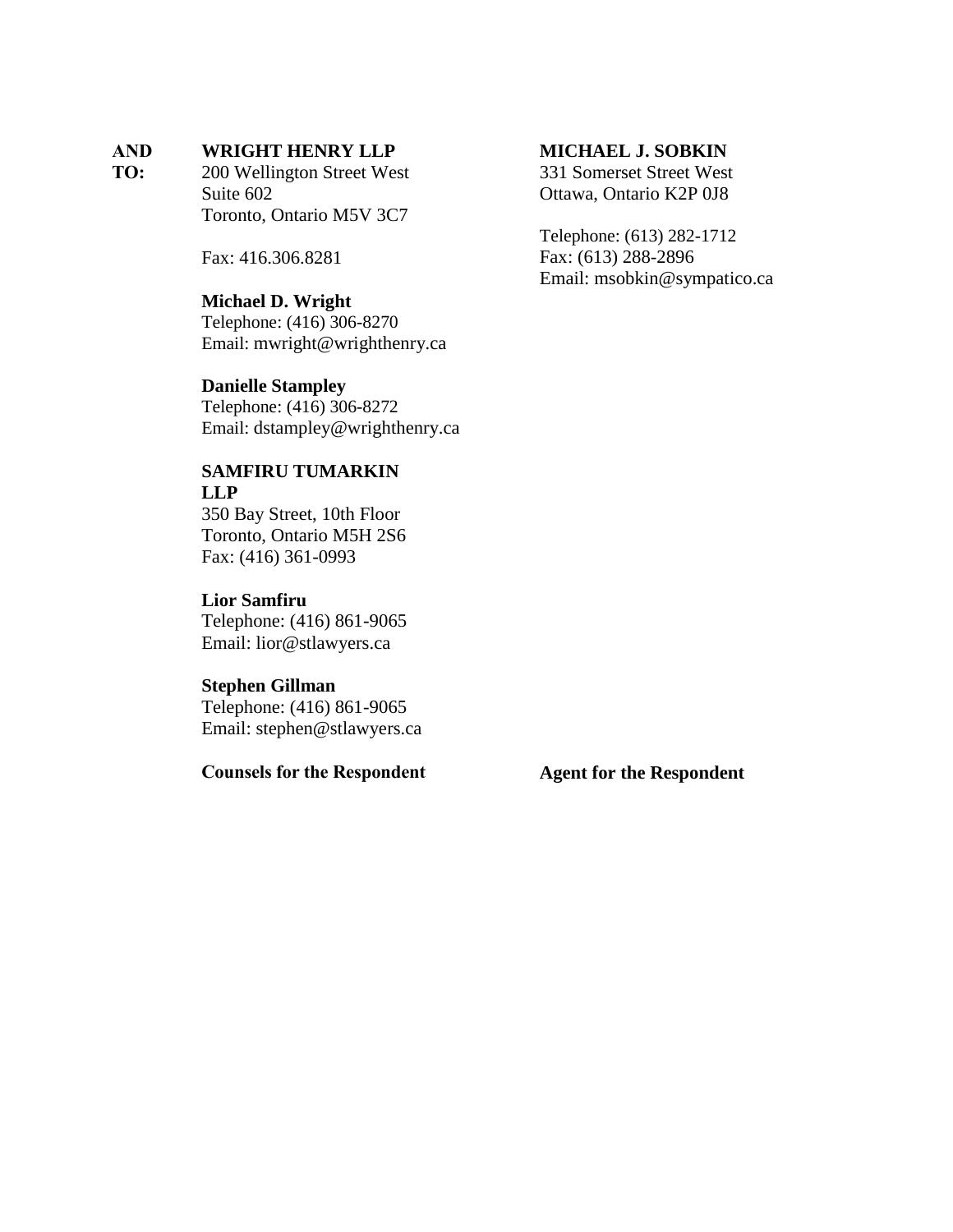### **AND OSLER, HOSKIN & HARCOURT**

### **TO: LLP**

100 King Street West 1 First Canadian Place, Suite 6200, P.O. Box 50 Toronto, Ontario M5X 1B8

## **Eric Morgan John Siwiec**

Telephone: (416) 862-5871 Fax: (416) 862-6666 Email: [emorgan@osler.com](mailto:emorgan@osler.com)

**Counsel for the Intervener,** Young Canadian Arbitration Practitioners

### **AND BORDEN LADNER GERVAIS LLP**

**TO:** 1200 Waterfront Centre 200 Burrard Street, P.O. Box 48600 Vancouver, British Columbia V7X 1T2

> **Robert J.C. Deane Craig Chiasson Hugh Meighen**

Telephone: (604) 640-4250 Fax: (604) 622-5876 Email: [rdeane@blg.com](mailto:rdeane@blg.com)

**Counsel for the Intervener,** Arbitration Place

### **AND MONKHOUSE LAW**

**TO:** 220 Bay Street, Suite 900 Toronto, Ontario M5J 2W4

## **Andrew Monkhouse Alexandra Monkhouse**

Telephone: (416) 907-9249 Fax: (888) 501-7235 Email: [andrew@monkhouselaw.com](mailto:andrew@monkhouselaw.com)

**Counsel for the Intervener,** Don Valley Community Legal Services

## **OSLER, HOSKIN & HARCOURT LLP** 340 Albert Street, Suite 1900 Ottawa, Ontario K1R 7Y6

## **Geoffrey Langen**

Telephone: (613) 787-1009 Fax: (613) 235-2867 Email: [glangen@osler.com](mailto:glangen@osler.com)

**Agent for the Intervener,** Young Canadian Arbitration Practitioners

## **BORDEN LADNER GERVAIS LLP**

1300-100 Queen Street Ottawa, Ontario K1P 1J9

## **Karen Perron**

Telephone: (613) 369-4795 Fax: (613) 230-8842 Email: [kperron@blg.com](mailto:kperron@blg.com)

**Agent for the Intervener,** Arbitration Place

**SUPREME LAW GROUP** 900 - 275 Slater Street

Ottawa, Ontario K1P 5H9

## **Moira Dillon**

Telephone: (613) 691-1224 Fax: (613) 691-1338 Email: [mdillon@supremelawgroup.ca](mailto:mdillon@supremelawgroup.ca)

**Agent for the Intervener,** Don Valley Community Legal Services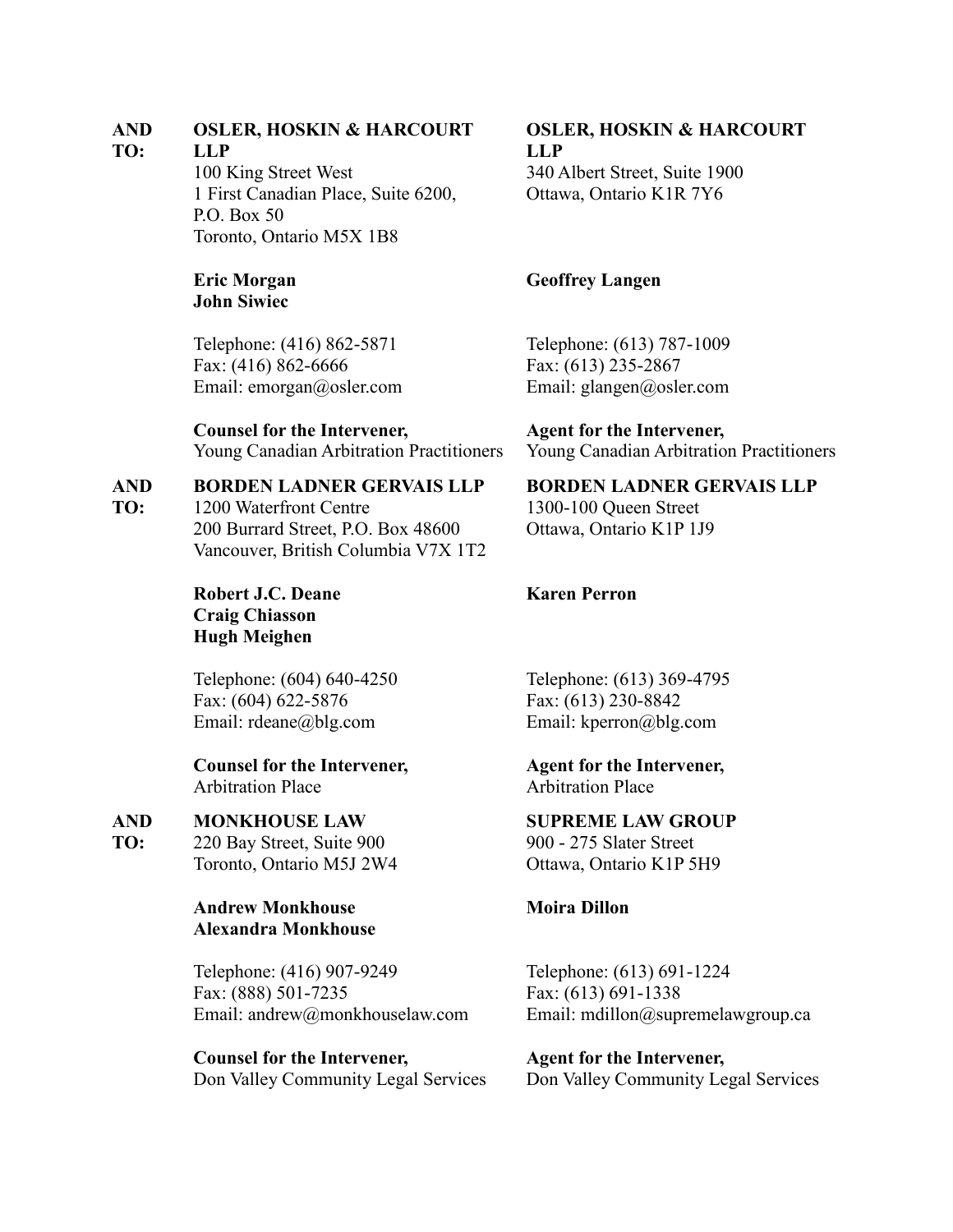### **AND SAMUELSON-GLUSHKO**

### **TO: CANADIAN INTERNET POLICY & PUBLIC INTEREST CLINIC (CIPPIC)**

University of Ottawa, Faculty of Law, Common Law Section 57 Louis Pasteur Street Ottawa, Ontario K1N 6N5

## **Marina Pavlović**

Telephone: (613) 562-5800 x 2675 Email: marina.pavlovic@uottawa.ca

## **Cynthia Khoo**

Telephone: (437) 886-5854 Email: [ckhoo@cynthiakhoo.ca](mailto:ckhoo@cynthiakhoo.ca)

## **Johann Kwan**

Tel: (613) 562-5800 x 2419 Email: [me@johannkwan.com](mailto:me@johannkwan.com)

## **Counsel for the Intervener**

### **AND TO: INCOME SECURITY ADVOCACY CENTRE**

1500 - 55 University Ave. Toronto, Ontario M5J 2H7

**Nabila Qureshi Karin Baqi**

Telephone: (416) 597-5820 Ext: 5156 Fax: (416) 597-5821 Email: [qureshn@lao.on.ca](mailto:qureshn@lao.on.ca)

**Counsel for the Intervener,** Income Security Advocacy Centre

#### **AND TO: PARKDALE COMMUNITY LEGAL SERVICES**

1229 Queen Street West Toronto, Ontario M6K 1L2

## **John No**

Telephone: (416) 531-2411 Ext: 227 Fax: (416) 531-0885

## **UNIVERSITÉ D'OTTAWA**

Common Law Section 57 Louis Pasteur St. Ottawa, Ontario K1N 6N5

## **David Fewer**

Telephone: (613) 562-5800 Ext: 2558 Fax: (613) 562-5417 Email: [david.fewer@uottawa.ca](mailto:david.fewer@uottawa.ca)

## **Agent for the Intervener,**

Canadian Federation of Independent **Business** 

## **GOLDBLATT PARTNERS LLP**

500 - 30 Metcalfe Street Ottawa, Ontario K1P 5L4

## **Colleen Bauman**

Telephone: (613) 482-2463 Fax: (613) 235-3041 Email: cbauman@goldblattpartners.com

**Agent for the Intervener,** Income Security Advocacy Centre

## **GOLDBLATT PARTNERS LLP** 500 - 30 Metcalfe St. Ottawa, Ontario K1P 5L4

## **Colleen Bauman**

Telephone: (613) 482-2463 Fax: (613) 235-3041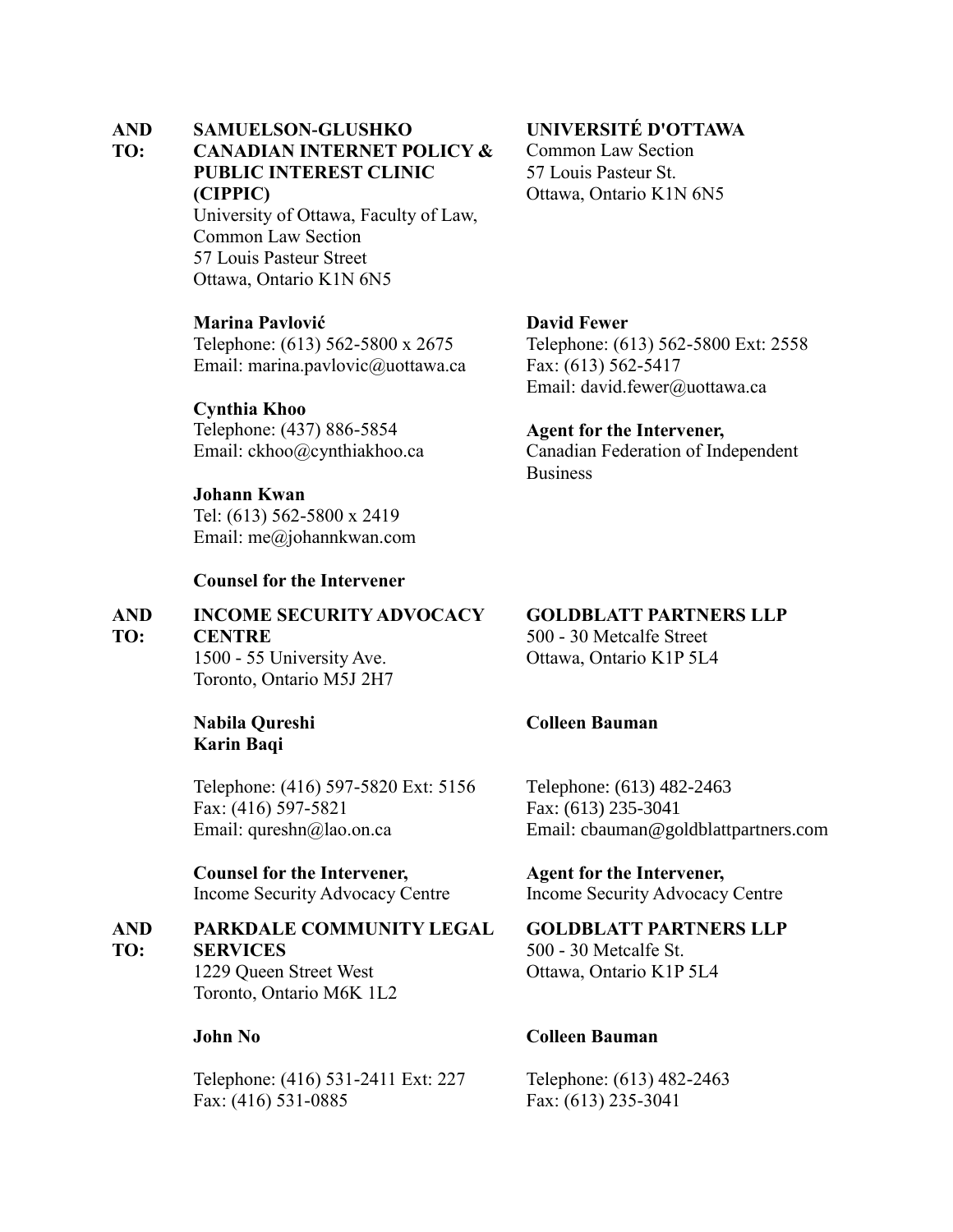Email: [noj@lao.on.ca](mailto:noj@lao.on.ca)

**Counsel for the Intervener,** Parkdale Community Legal Services

**AND TO: ATTORNEY GENERAL OF ONTARIO**

720 Bay Street, 8th Floor Toronto, Ontario M7A 2S9

## **Christopher P. Thompson**

Telephone: (416) 605-3857 Fax: (416) 326-4181 Email: Christopher.P.Thompson@ontario.ca

**Counsel for the Intervener,** Attorney General of Ontario

### **AND GOLDBLATT PARTNERS LLP**

**TO:** 20 Dundas Street West, Suite 1039 Toronto, Ontario M5G 2C2

## **Steven Barrett**

Telephone: (416) 977-6070 Fax: (416) 591-7333 Email: [sbarrett@goldblattpartners.com](mailto:sbarrett@goldblattpartners.com)

**Counsel for the Intervener,** United Food and Commercial Workers Canada

**AND TO: WORKERS' HEALTH AND SAFETY LEGAL CLINIC**

2000 - 180 Dundas Street West, Box 4 Toronto, Ontario M5G 1Z8

**Kevin Simms John Bartolomeo**

Telephone: (416) 971-8832 Ext: 203 Fax: (416) 971-8834 Email: [simmsk@lao.on.ca](mailto:simmsk@lao.on.ca)

## **Counsel for the Intervener,**

Email: [cbauman@goldblattpartners.com](mailto:cbauman@goldblattpartners.com)

**Agent for the Intervener,** Parkdale Community Legal Services

**JURISTES POWER** 130 rue Albert, bureau 1103 Ottawa, Ontario K1P 5G4

## **Maxine Vincelette**

Telephone: (613) 702-5573 Fax: (613) 702-5573 Email: [mvincelette@juristespower.ca](mailto:mvincelette@juristespower.ca)

**Agent for the Intervener,** Attorney General of Ontario

**GOLDBLATT PARTNERS LLP** 500 - 30 Metcalfe St. Ottawa, Ontario K1P 5L4

## **Colleen Bauman**

Telephone: (613) 482-2463 Fax: (613) 235-3041 Email: [cbauman@goldblattpartners.com](mailto:cbauman@goldblattpartners.com)

**Agent for the Intervener,**

United Food and Commercial Workers Canada

**SUPREME ADVOCACY LLP** 100 - 340 Gilmour Street Ottawa, Ontario K2P 0R3

## **Marie-France Major**

Telephone: (613) 695-8855 Ext: 102 Fax: (613) 695-8580 Email: [mfmajor@supremeadvocacy.ca](mailto:mfmajor@supremeadvocacy.ca)

**Agent for the Intervener,**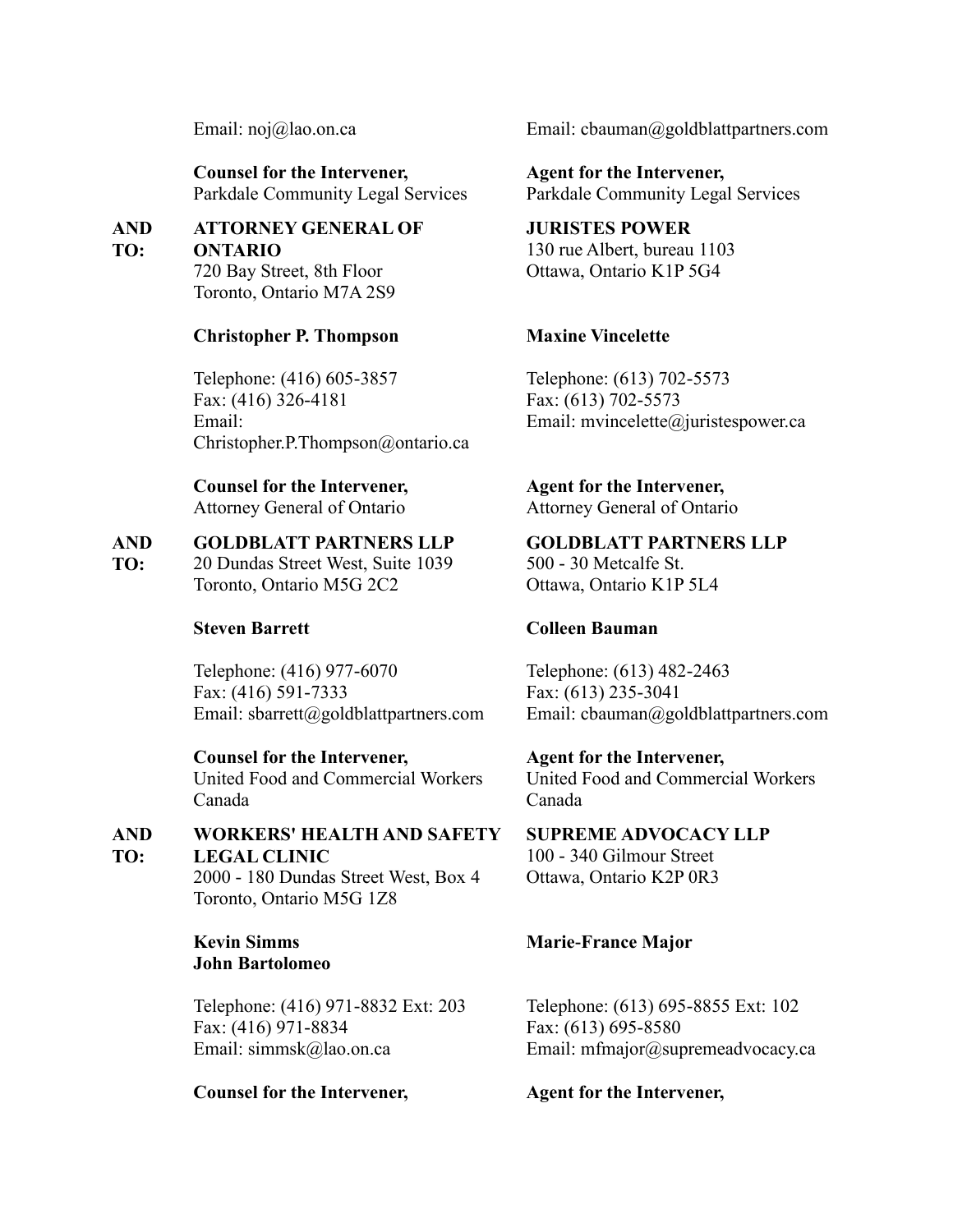### **AND TO: OSLER, HOSKIN & HARCOURT LLP**

100 King Street West 1 First Canadian Place, Suite 6200 Toronto, Ontario M5X 1B8

## **Robert Carson Lauren Harper**

Telephone: (416) 862-4235 Fax: (416) 862-6666 Email: [rcarson@osler.com](mailto:rcarson@osler.com)

# **Counsel for the Intervener,**

Montreal Economic Institute

### **AND CAZASAIKALEY LLP**

**TO:** 350 - 220 avenue Laurier Ouest Ottawa, Ontario K1P 5Z9

## **Alyssa Tomkins James Plotkin**

Telephone: (613) 564-8269 Fax: (613) 565-2087 Email: [atomkins@plaideurs.ca](mailto:atomkins@plaideurs.ca)

## **Counsel for the Intervener,**

Canadian American Bar Association

### **AND TO: BLAKE, CASSELS & GRAYDON LLP**

595 Burrard Street, P.O. Box 49314 Suite 2600, Three Bentall Centre Vancouver, British Columbia V7X 1L3

**Joseph C. McArthur Rahat Godil Laura Cundari Justin Manoryk Andrew Kavanagh**

Telephone: (604) 631-3300 Fax: (604) 631-3309 Email: [joe.mcarthur@blakes.com](mailto:joe.mcarthur@blakes.com)

Workers' Health and Safety Legal Clinic Workers' Health and Safety Legal Clinic

## **OSLER, HOSKIN & HARCOURT LLP**

340 Albert Street, Suite 1900 Ottawa, Ontario K1R 7Y6

## **Geoffrey Langen**

Telephone: (613) 787-1009 Fax: (613) 235-2867 Email: [glangen@osler.com](mailto:glangen@osler.com)

## **Agent for the Intervener,**

Montreal Economic Institute

## **GOWLING WLG (CANADA) LLP**

160 Elgin Street, Suite 2600 Ottawa, Ontario K1P 1C3

## **D. Lynne Watt**

Telephone: (613) 786-8695 Fax: (613) 788-3509 Email: [lynne.watt@gowlingwlg.com](mailto:lynne.watt@gowlingwlg.com)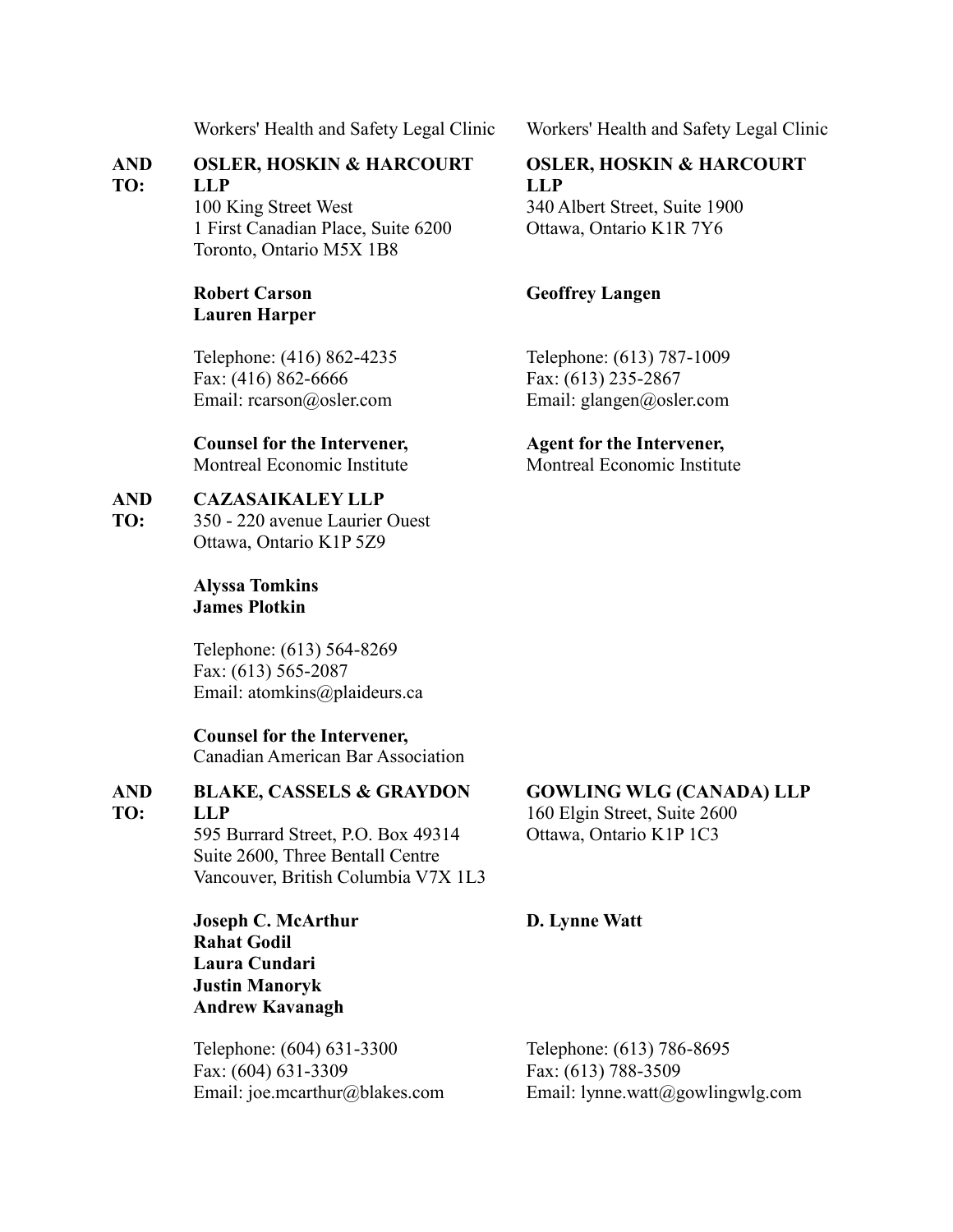## **Counsel for the Intervener,**

Chartered Institute of Arbitrators (Canada) Inc. and Toronto Commercial Arbitration Society

### **AND TO: DAVIES WARD PHILLIPS & VINEBERG LLP**

155 Wellington Street West, 37th Floor Toronto, Ontario M5V 3J7

## **Matthew Milne-Smith Chantelle Cseh**

Telephone: (416) 863-0900 Fax: (416) 863-0871 Email: mmilne-smith@dwpv.com

## **Counsel for the Intervener,**

Canadian Chamber of Commerce

### **AND TO: NORTON ROSE FULBRIGHT CANADA LLP**

1, Place Ville Marie, Bureau 2500 Montréal, Quebec H3B 1R1

**Pierre Bienvenu Andres C. Garin Alison FitzGerald**

Telephone: (514) 847-4747 Fax: (514) 286-5474 Email: [pierre.bienvenu@nortonrosefulbright.com](mailto:pierre.bienvenu@nortonrosefulbright.com)

**Counsel for the Intervener,** International Chamber of Commerce

### **AND SOTOS LLP**

**TO:** 180 Dundas Street West, Suite 1200 Toronto, Ontario M5G 1Z8

> **Mohsen Seddigh David Hamson**

Telephone: (416) 572-7320

## **Agent for the Intervener,**

Chartered Institute of Arbitrators (Canada) Inc. and Toronto Commercial Arbitration Society

## **GOWLING WLG (CANADA) LLP**

2600 - 160 Elgin Street P.O. Box 466, Stn. A Ottawa, Ontario K1P 1C3

## **Matthew Estabrooks**

Telephone: (613) 786-0211 Fax: (613) 788-3573 Email: matthew.estabrooks@gowlingwlg.com

## **Agent for the Intervener,**

Canadian Chamber of Commerce

**NORTON ROSE FULBRIGHT CANADA LLP**

45 O'Connor Street, Suite 1500 Ottawa, Ontario K1P 1A4

## **Matthew J. Halpin**

Telephone: (613) 780-8654 Fax: (613) 230-5459 Email: [matthew.halpin@nortonrosefulbright.com](mailto:matthew.halpin@nortonrosefulbright.com)

## **Agent for the Intervener,** International Chamber of Commerce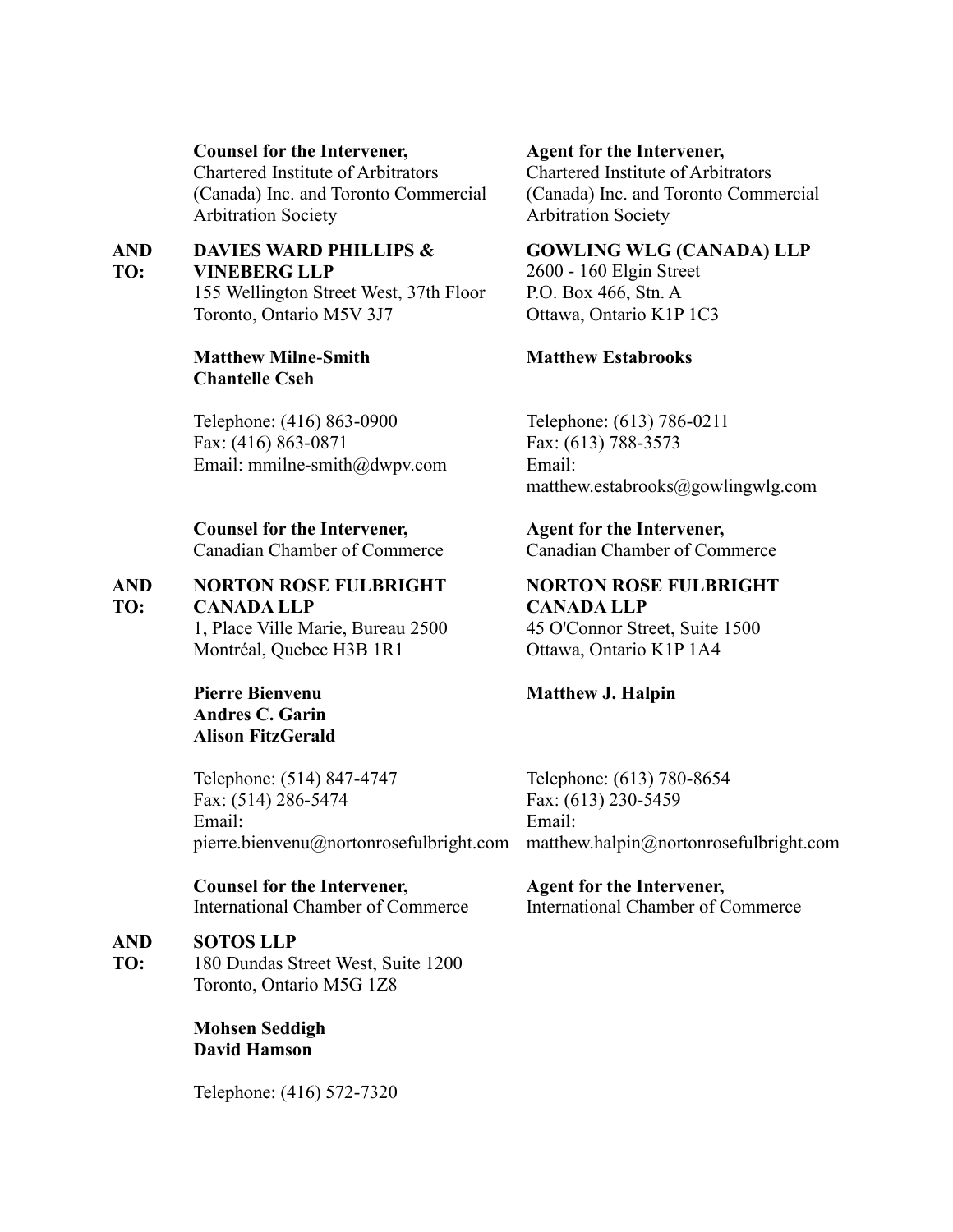Fax: (416) 977-0717 Email: [mseddigh@sotosllp.com](mailto:mseddigh@sotosllp.com)

**Counsel for the Intervener,** Consumers Council of Canada

### **AND ALLEN/MCMILLAN LITIGATION**

**TO: COUNSEL** 1550-1185 West Georgia Street Vancouver, British Columbia V6E 4E6

> **Greg J. Allen Wes McMillan**

Telephone: (604) 282-3982 Fax: (604) 628-3832 Email: [greg@amlc.ca](mailto:greg@amlc.ca)

## **Counsel for the Intervener,** Community Legal Assistance Society

### **AND BENNETT JONES LLP**

**TO:** 3400 One First Canadian Place P.O. Box 130 Toronto, Ontario M4X 1A4

> **Andrew D. Little Ranjan K. Agarwal Charlotte Harman**

Telephone: (416) 863-1200 Fax: (416) 863-1716 Email: [littlea@bennettjones.com](mailto:littlea@bennettjones.com)

**Counsel for the Intervener,** ADR Chambers Inc.

## **GIB VAN ERT LAW**

148 Third Avenue Ottawa, Ontario K1S 2K1

## **Gib van Ert**

Telephone: (613) 408-4297 Fax: (613) 651-0304 Email: gib@gibvanertlaw.com

**Agent for the Intervener,** Community Legal Assistance Society

**BENNETT JONES LLP** World Exchange Plaza 1900 - 45 O'Connor Street Ottawa, Ontario K1P 1A4

## **Mark Jewett**

Telephone: (613) 683-2328 Fax: (613) 683-2323 Email: [jewettm@bennettjones.com](mailto:jewettm@bennettjones.com)

**Agent for the Intervener,** ADR Chambers Inc.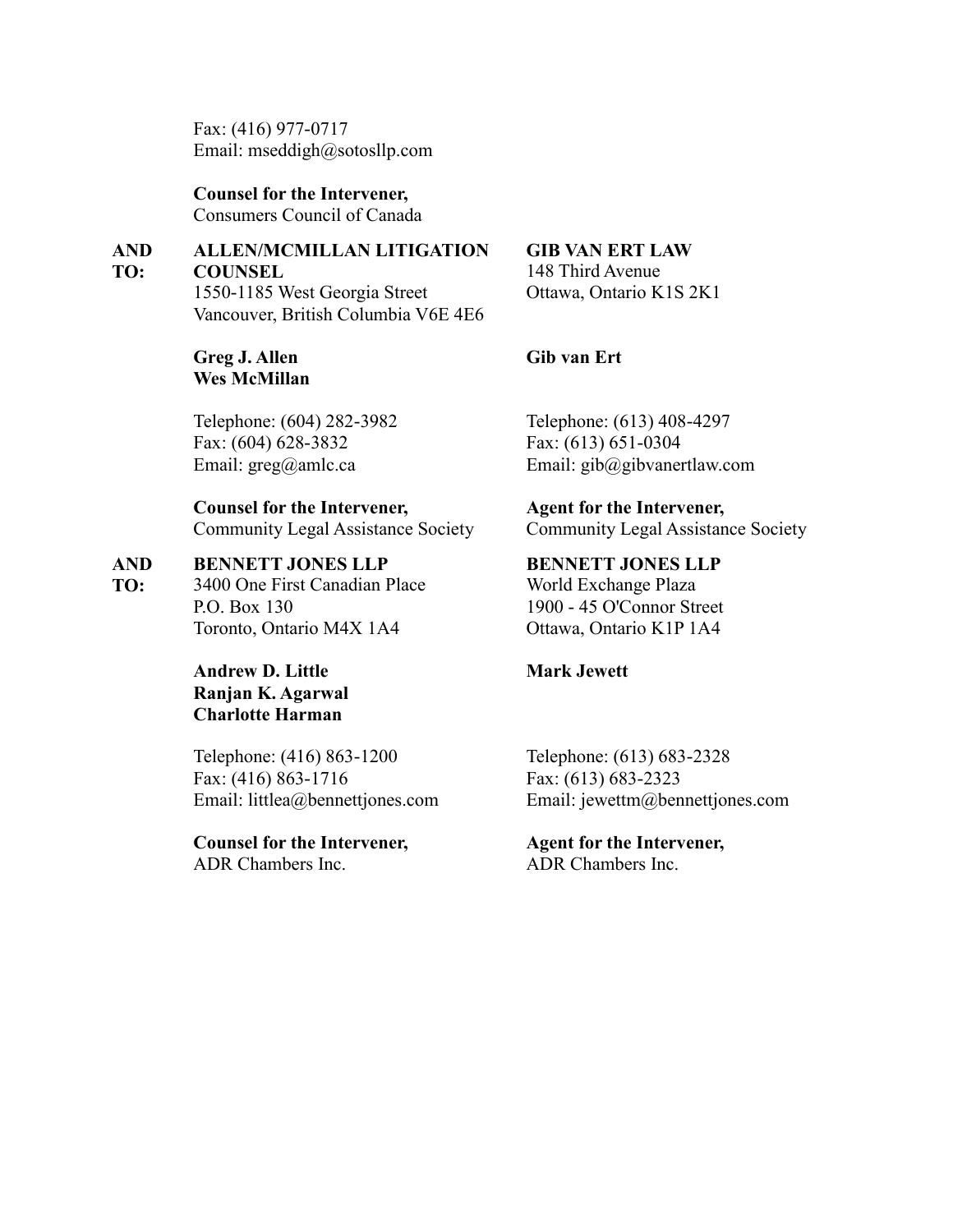## **TABLE OF CONTENTS**

| <b>PART I-OVERVIEW AND FACTS</b>                                                                    | 1              |
|-----------------------------------------------------------------------------------------------------|----------------|
| PART II-STATEMENT OF POSITION ON APPELLANT'S QUESTIONS                                              | $\overline{2}$ |
| <b>PART III-ARGUMENT</b>                                                                            | $\overline{2}$ |
| I. THE ONCA SHOULD HAVE DISTINGUISHED BETWEEN THE ARBITRATION<br><b>ACT AND THE ICAA</b>            | 3              |
| (A) The Arbitration Act permits arbitrating employee disputes; the ICAA principally does not        | 4              |
| (i) The Arbitration Act permits employment disputes                                                 | $\overline{4}$ |
| (ii) Employment disputes are not commercial under the ICAA                                          | $\overline{4}$ |
| II. COURTS AND ARBITRAL TRIBUNALS SHARE JURISDICTION ON THE<br><b>QUESTION OF VALIDITY</b>          | 5              |
| $(A)$ The rule in <i>Dell</i> is different from the international rule                              | 6              |
| <b>III. THE ESA ADMITS THE ARBITRATION OF EMPLOYMENT-RELATED</b><br><b>DISPUTES</b>                 | 6              |
| IV. THE ONCA'S APPROACH TO UNCONSCIONABILITY IS ILL-SUITED TO<br><b>ARBITRATION</b>                 | 7              |
| (A) Better cases exist to analyze the unconscionability of arbitration agreements                   | 7              |
| (B) A better test to enforce arbitration agreements                                                 | 8              |
| (C) The ONCA did not account for the possible relevance of Dutch law                                | 8              |
| V. THE LEGISLATURE IS BEST PLACED TO PROTECT AGAINST POTENTIAL<br><b>ABUSES OF BARGAINING POWER</b> | 9              |
| <b>PART IV-SUBMISSIONS REGARDING COSTS</b>                                                          | 10             |
| <b>PART V-ORDER SOUGHT</b>                                                                          | 10             |
| <b>PART VI-TABLE OF AUTHORITIES</b>                                                                 | 11             |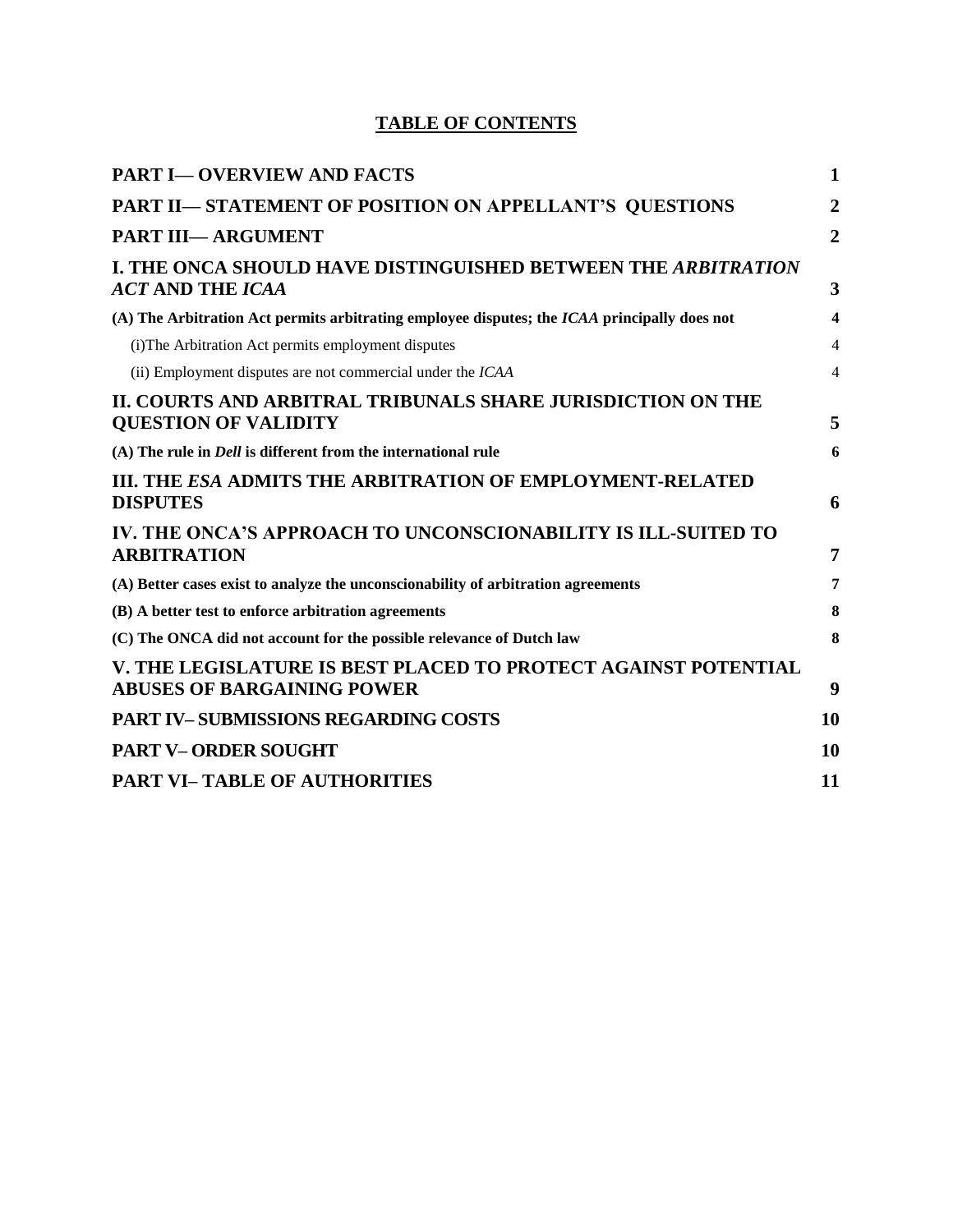## **PART I—OVERVIEW AND FACTS**

**1** Canadian courts continue to reach diverging conclusions on how to enforce arbitration agreements. This uncertainty risks undermining why many independent businesses use arbitration: to structure and simplify dispute resolution, and better allocate resources. This Court has the opportunity to provide needed clarification.

**2** Many businesses, rightly or wrongly, prefer arbitration to court litigation. And their freedom to choose arbitration over court litigation exemplifies contractual freedom and party autonomy.

**3** In Ontario, the Legislature has limited contractual freedom regarding arbitration agreements by way of the *Consumer Protection Act, 2002,* S.O. 2002, c. 30, Sched. A (*"Consumer Protection Act"*). But it has not restricted this freedom in the *Employment Standards Act, 2000,* SO 2000, c 41 ("*ESA*").

**4** Nevertheless, because arbitration agreements are contracts, courts do have a role to play in circumscribing this freedom, specifically, by relying on contract law principles like unconscionability. Indeed, the Ontario Legislature prescribes this power in section 7(2) of the *Arbitration Act*, 1991, SO 1991, c 17 ("*Arbitration Act*") and Article 8 of the *International Commercial Arbitration Act*, 2017 S.O. 2017, c. 2, Sched. 5 ("*ICAA*"). But the Court of Appeal for Ontario's decision neither followed legislative directives nor appropriately applied contract law principles to the arbitration agreement at issue in this case. Instead, it mistakenly interpreted the wording, expressions, and restrictions in the *ESA,* the *Arbitration Act*, and the *ICAA*, thereby severely curtailing contractual freedom and party autonomy.

**5** This intervention is about presenting this Court with a framework to know when the *Arbitration Act* or the *ICAA* applies, how these acts interact with other legislation and legislative decisions, how to apply competence-competence, and how to apply unconscionability to arbitration agreements.

**6** CFIB adopts the facts as summarized by the Court of Appeal for Ontario ("ONCA").<sup>1</sup>

<sup>&</sup>lt;sup>1</sup> Heller v. *Uber Technologies Inc.*, 2019 ONCA 1 at paras. 2-15 ["ONCA-Uber"].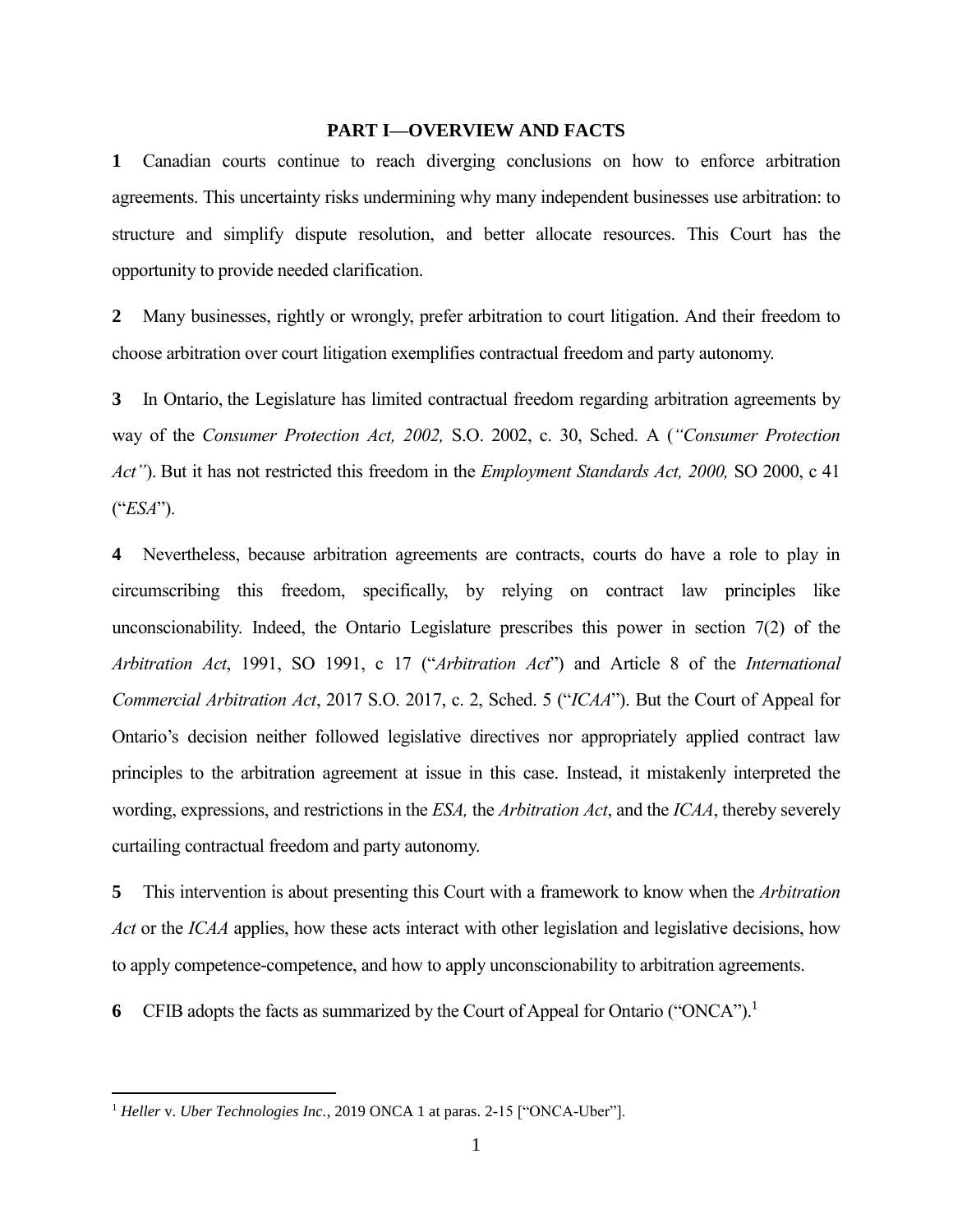## **PART II—STATEMENT OF POSITION ON APPELLANT'S QUESTIONS**

**7** Deciding whether the *Arbitration Act* or the *ICAA* applies to this dispute is critical. The two acts require a different approach to competence-competence and take different positions on whether parties may arbitrate employment disputes.

**8** Consistent with this Court's jurisprudence on arbitration over the past 15 years, the *ESA* does not prohibit using arbitration to resolve employment-related disputes.

**9** This Court should apply a modified version of its approach to enforcing exclusion of liability clauses in *Tercon Contractors Ltd. v. British Columbia (Transportation and Highways)* to determine if an arbitration agreement is unconscionable.

## **PART III—ARGUMENT**

**10** This Court should *first* determine whether the arbitration agreement at issue is subject to the *Arbitration Act* or the *ICAA*. Each act approaches the competence-competence doctrine uniquely. Furthermore, while employment disputes are within the scope of the *Arbitration Act*, they are not within the scope of *ICAA*.

**11** *Second*, this Court should then apply the appropriate competence-competence methodology to determine who should first resolve issues related to the arbitration agreement's validity, the court or the arbitral tribunal.

**12** *Third*, in assessing who is the appropriate decision-maker under the competence-competence doctrine, the Court must determine whether statutory bars to arbitration exist. Specifically, this Court should bear in mind the well-established principle that where the legislature intends to oust arbitration, it does so expressly. Here, unlike the *Consumer Protection Act*, the Legislature did not expressly oust arbitration in the *ESA*.

**13** *Fourth*, if the Court wishes to consider whether the arbitration clause at issue is unconscionable, it should adopt a framework appropriate for arbitration agreements, including which standards should apply when these arbitration agreements are subject to a foreign law.

**14** *Last,* this Court should respect the Legislature's capability to fully address the matter.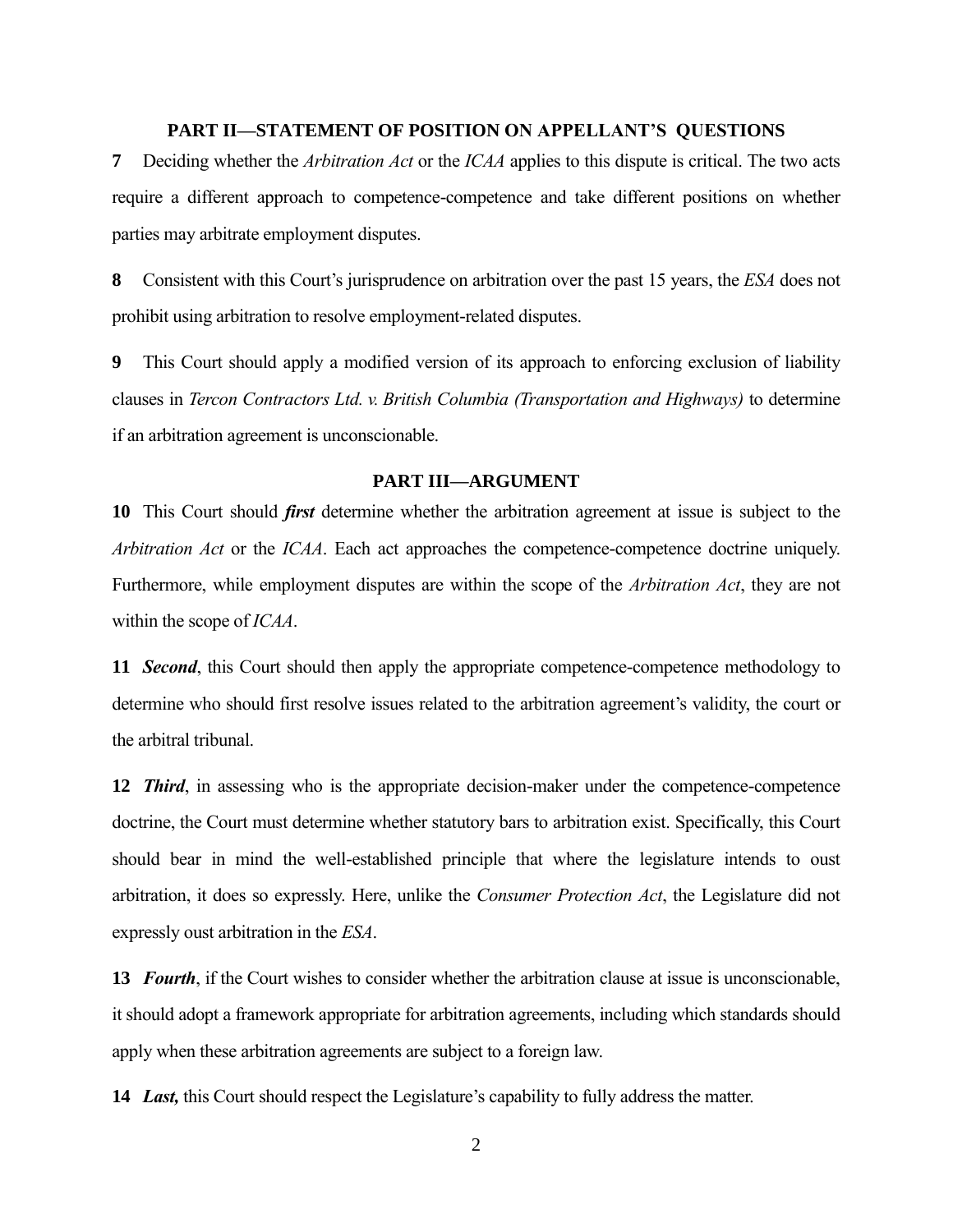## **I. THE ONCA SHOULD HAVE DISTINGUISHED BETWEEN THE** *ARBITRATION ACT* **AND THE** *ICAA*

**15** For this case, it matters whether the *Arbitration Act* or the *ICAA* applies to the arbitration clause in issue. The lower courts, however, did not believe that much turned on whether the *ICAA* or the *Arbitration Act, 1991* applied.<sup>2</sup> The lower courts were incorrect to hold this way. Determining whether the *Arbitration Act* or the *ICAA* applies, however, is essential: the two acts rely on different interpretive sources for the doctrine of competence-competence and different approaches to the unconscionability analysis. Such differences fundamentally affect the outcomes.

**16** The approach to interpreting Canadian statues like the *Arbitration Act* and the *ICAA* is settled. Courts first account for the purpose and scheme of the acts. Then, they read the text of the act's provisions in light of their entire context and in their grammatical and ordinary sense, harmoniously with the act's scheme, in a way that is both conscious of and consistent with the legislature's policy choices and other relevant statutes.<sup>3</sup>

**17** Concretely, the difference amounts to this: because the ONCA applied the domestic *Arbitration Act*, it relied exclusively on Ontario and Canadian domestic law. This reliance is problematic. The *ICAA* requires decision-makers to interpret it according to its international origin and the need to promote uniformity in its application. The *ICAA* expresses this in two places.

**18** First, Schedule 2 to the *ICAA* adopts the *UNCITRAL Model Law on International Commercial Arbitration* ("Model Law"). Model Law Article 2A(1) reads: "In the interpretation of this [Model] Law, regard is to be had to its international origin and to the need to promote uniformity in its application and the observance of good faith."<sup>4</sup> This provision creates a separate interpretation rule distinct from domestic legislation. The wording "international origin and the need to promote uniformity" signals that decision-makers must examine how other Model Law jurisdictions interpret and apply the Model Law.<sup>5</sup>

<sup>2</sup> ONCA-Uber at para. 21.

<sup>3</sup> Elmer Driedger in *Construction of Statutes* (2nd ed. 1983), at p. 87, cited in *Rizzo & Rizzo Shoes Ltd*. *(Re)*, [1998] 1 S.C.R. 27 at para. 21. Both the majority (para. 47) and dissent (para. 107) confirmed this approach in *Telus v Wellman*, although the majority and dissent each placed more or less weight on different elements. 4 *ICAA*, Schedule 2, Article 2A.

 $5$  See A/61/17, para. 175, available at:[<https://unctad.org/en/Docs/a61d17\\_en.pdf>](https://unctad.org/en/Docs/a61d17_en.pdf).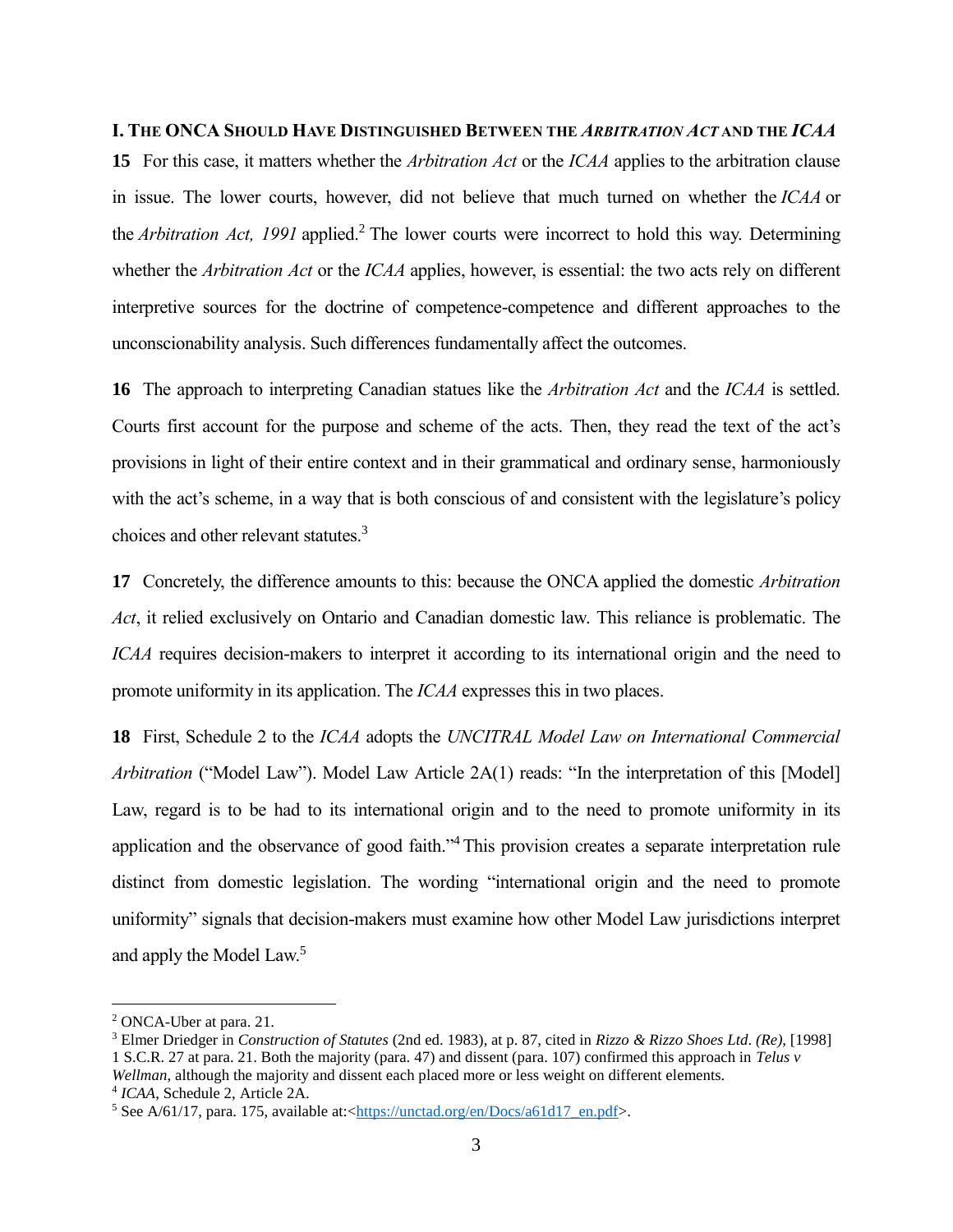**19** Second, when interpreting the Model Law, its uniformity mandate requires decision-makers to seek guidance from extrinsic materials to better understand the intention and meaning behind the Model Law as a whole and its drafters' intentions in any article's wording and phrasing. The *ICAA*, at s. 6(3), specifically endorses this approach. Taken together, these methods reinforce the uniformity mandate entrenched in Model Law Article 2A, a mandate the Ontario Legislature endorsed when it revised and enacted the current *ICAA* and included Article 2A.

## *(A) THE ARBITRATION ACT PERMITS ARBITRATING EMPLOYEE DISPUTES; THE ICAA PRINCIPALLY DOES NOT*

## *(i)The Arbitration Act permits employment disputes*

**20** In Ontario, every collective agreement must include arbitration agreements to settle disputes between employees and employers. This method sees employees designating a union as their bargaining agent. Although less common, nothing under the Canadian legal framework prevents nonunionized employees to sign contracts that include arbitration agreements.<sup>6</sup> When these contracts include arbitration agreements and are subject to Ontario law, the *Arbitration Act* applies.<sup>7</sup>

## *(ii) Employment disputes are not commercial under the ICAA*

**21** The *ICAA* applies to arbitrations that are both international and commercial. Although the Ontario Legislature did not define "commercial" (in contrast to the British Columbia Legislature) the Analytical commentary to the Model Law takes the position that the term "commercial" excludes "labour or employment disputes and ordinary consumer claims despite their relation to business".<sup>8</sup> As a model law, lawmakers are free to add or subtract from the Model Law by including or excluding what disputes may or may not use arbitration as a dispute resolution mechanism. Moreover, while some jurisdictions permit limited arbitration of employee disputes entered into in an international framework,<sup>9</sup> they are not Model Law jurisdictions.

<sup>6</sup> John Manwaring et al, Dispute Resolution: Readings and Case Studies, 4th ed (Toronto: Emond Publishing, 2015) at p. 547.

<sup>7</sup> *Arbitration Act*, s. 2(1).

<sup>8</sup> See A/CN.9/264, para.18 available at: [<https://www.mcgill.ca/arbitration/files/arbitration/Commentaireanalytique](https://www.mcgill.ca/arbitration/files/arbitration/Commentaireanalytique-en.pdf)[en.pdf>](https://www.mcgill.ca/arbitration/files/arbitration/Commentaireanalytique-en.pdf); Marina Pavlović & Anthony Daimsis et al, Dispute Resolution: Readings and Case Studies, 4th ed (Toronto: Emond Publishing, 2015) at p. 511.

<sup>&</sup>lt;sup>9</sup> Thomas H. Webster, Handbook of UNCITRAL Arbitration, 3d (London, Thomson Reuters, 2019) at pp. 67 & 68.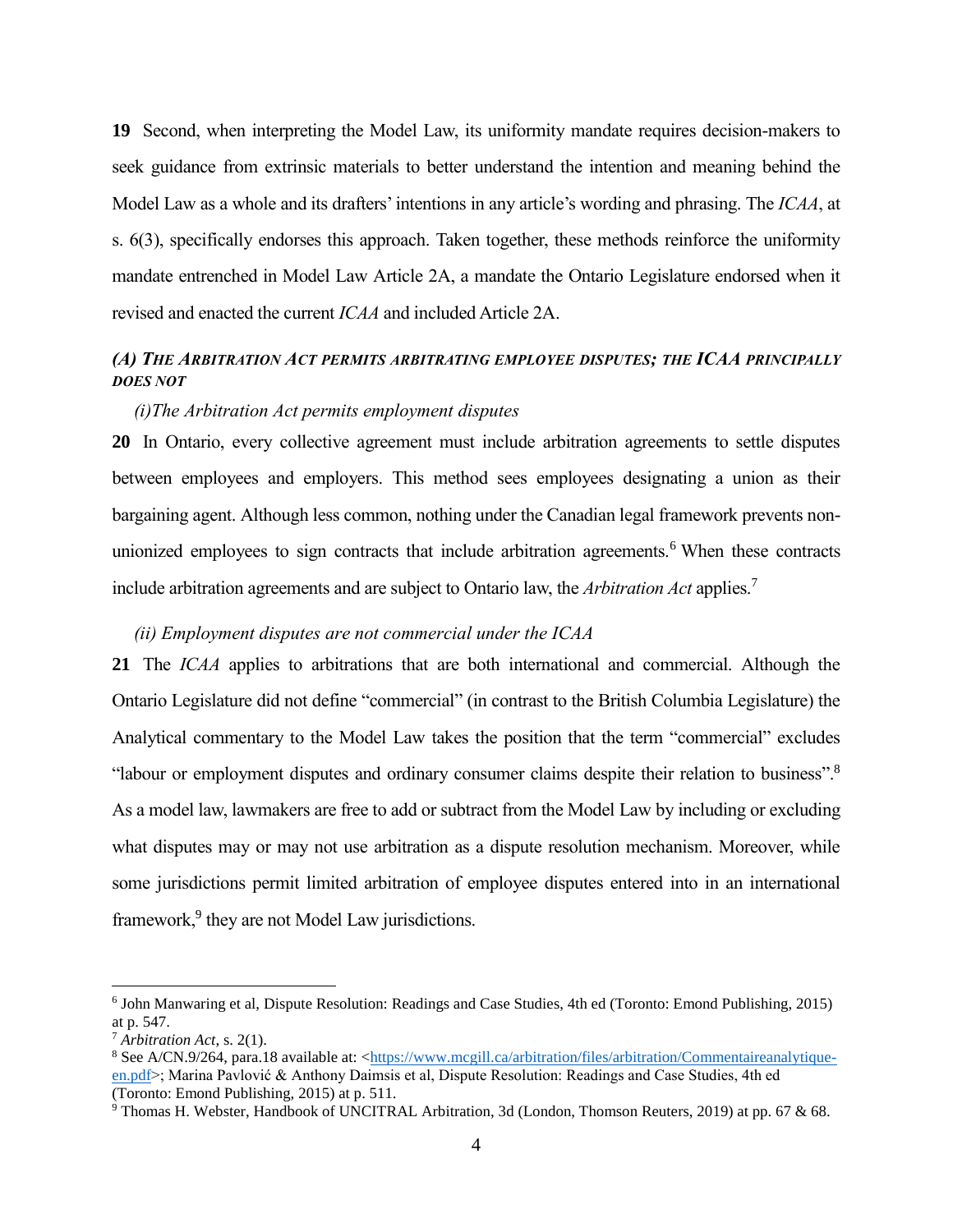## **II. COURTS AND ARBITRAL TRIBUNALS SHARE JURISDICTION ON THE QUESTION OF VALIDITY**

**22** The ONCA held that competence-competence only "addresses situations where the scope of the arbitration is at issue". The issue of validity, in its view, "is one for the court to determine as s. 7(2) of the *Arbitration Act, 1991* makes clear".<sup>10</sup> But neither the *Arbitration Act* nor the *ICAA* contemplates this approach. Instead, without creating a hierarchy between courts and tribunals, both acts endorse a shared jurisdiction between tribunals and courts. Sections 7 and 17 of the *Arbitration Act* and Articles 8 and 16 of Schedule 2 to the *ICAA* (the Model Law) reveal that courts and tribunals *may* address questions about an arbitration agreement's existence or validity as the relevant provisions reveal:

| Arbitration Act                                                                                                                                                                                                           | ICAA                                                                                                                                                                                               |
|---------------------------------------------------------------------------------------------------------------------------------------------------------------------------------------------------------------------------|----------------------------------------------------------------------------------------------------------------------------------------------------------------------------------------------------|
| Court:                                                                                                                                                                                                                    | Court:                                                                                                                                                                                             |
| 7 (2) However, the court may refuse to<br>stay the proceeding in any of the following<br>cases:                                                                                                                           | 8 (1) A court before which an action is<br>brought in a matter which is the subject<br>of an arbitration agreement shall,  refer<br>the parties to arbitration unless it finds                     |
| 2. The arbitration agreement is invalid.<br>Arbitral Tribunals:                                                                                                                                                           | that the agreement is null and void,<br>inoperative or incapable of being<br>performed.                                                                                                            |
| 17 (1) An arbitral tribunal may rule on its<br>own jurisdiction to conduct the arbitration<br>and may in that connection rule on<br>objections with respect to the existence or<br>validity of the arbitration agreement. | Arbitral Tribunals:<br>16 (1) The arbitral tribunal may rule on<br>its own jurisdiction, including any<br>objections with respect to the existence<br>or validity of the arbitration<br>agreement. |

**23** What the acts take no position on is who should first answer the question. Domestically, the Supreme Court of Canada provided the answer in *Dell Computer Corp.* v. *Union des consommateurs* ("*Dell*"). <sup>11</sup> Internationally, the approach is different, which is one reason why determining which act applies to this case is vital.

**24** Put succinctly, relying on the domestic *Arbitration Act*, the ONCA should have followed the rule in *Dell*. However, relying on the *ICAA*, the ONCA should not have simply followed the rule because the rule in *Dell* is one voice in the global choir and it is not uniformly followed.

<sup>10</sup> ONCA-Uber at para 39.

<sup>11</sup> [2007] 2 S.C.R. 801, 2007 SCC 34 ("*Dell*") at para. 84.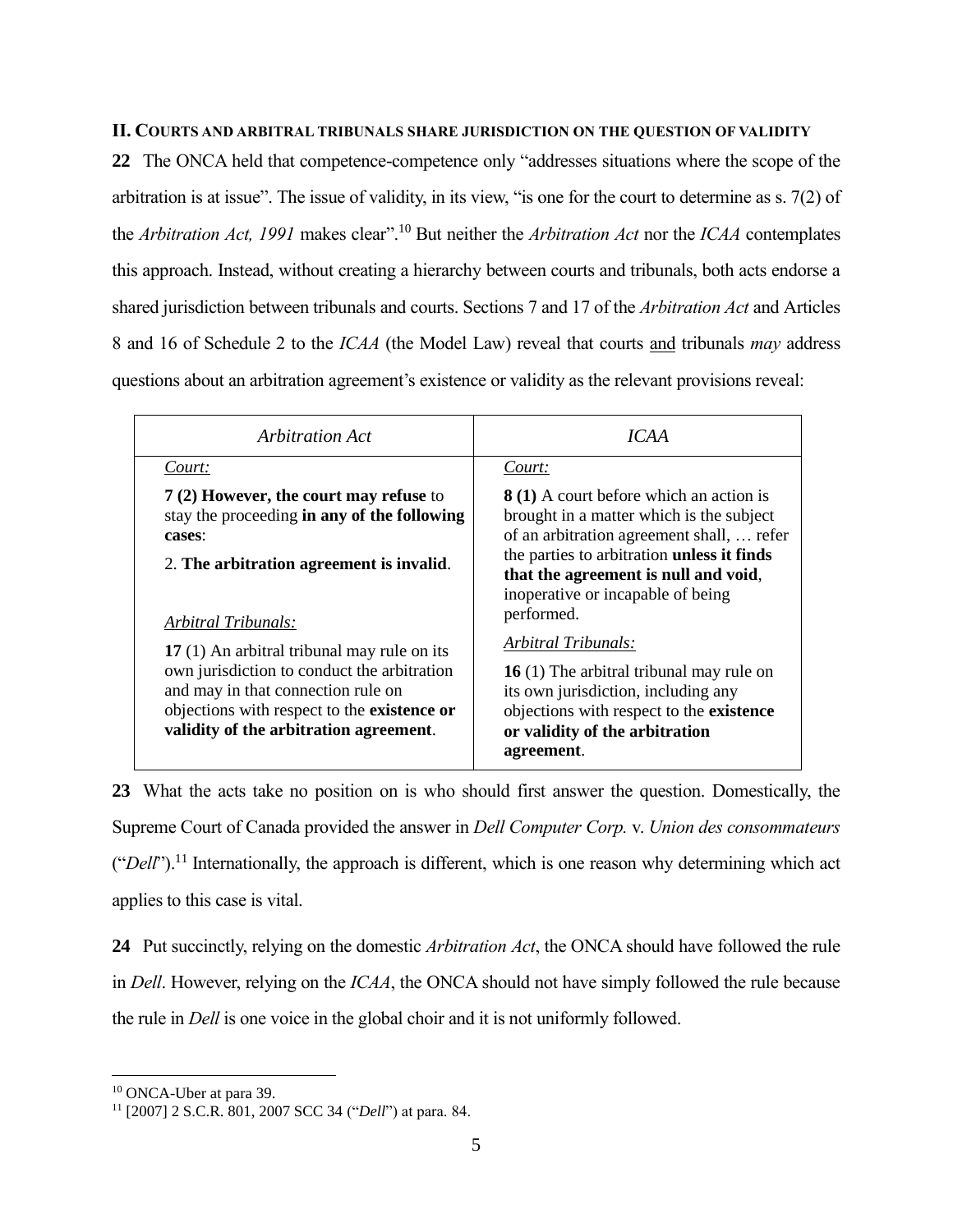## *(A) THE RULE IN DELL IS DIFFERENT FROM THE INTERNATIONAL RULE*

**25** In *Dell*, this Court offered a general rule that jurisdictional objections (including unconscionability) should first go to the arbitral tribunal. The Supreme Court tempered this general rule with an exception tied to the type of objection the party raises: if the objection is a pure question of law, the court may first address the question. If the objection is a question of fact, the tribunal should first address the question. If the objection is a question of mixed law and facts, the tribunal should also first answer the question unless the facts require only a superficial investigation, in which case the court may first address the question. As *Dell* is the leading authority in Canada on the doctrine of competence-competence, the ONCA ought to have followed it. However, the approach in *Dell* is not the approach uniformly adopted in other Model Law jurisdictions.

**26** The approach followed by other Model Law jurisdictions and supported by leading arbitration scholars<sup>12</sup> differs from the rule in *Dell* in an important way: a court should first resolve jurisdictional objections but only those based on the existence, validity, and legality of the arbitration agreement; courts must, however, allow arbitrators to first resolve jurisdictional objections based on the scope of arbitration agreements. The rationale behind this approach is not forcing parties into the expense of arbitration they never agreed to while still holding parties to their promises to arbitrate. This approach differs from the rule in *Dell*, which determines who should first address an objection based on whether the question is one of law, fact, or mixed fact and law.

## **III. THE ESA ADMITS THE ARBITRATION OF EMPLOYMENT-RELATED DISPUTES**

 $\overline{a}$ 

**27** The *ESA* does not expressly oust arbitration as a dispute resolution mechanism for employmentrelated disputes. Nowhere in the *ESA* has the Legislature excluded the arbitration of employmentrelated disputes. In determining whether a statute precludes arbitration, a court should bear in mind this Court's instruction that where a Legislature wishes to exclude arbitration it does so expressly.<sup>13</sup>

**28** Consequently, absent preclusionary language, employees and employers may use arbitration to

<sup>&</sup>lt;sup>12</sup> Gary Born, International Commercial Arbitration, 2<sup>nd</sup>, Kluwer Law International, New York 2014, pp 1096-1097.

<sup>13</sup> *Desputeaux v. Éditions Chouette (1987) inc.*, [2003] 1 S.C.R. 178, 2003 SCC 17, at para. 46; *Seidel v. TELUS Communications Inc.*, 2011 SCC 15, at para. 2.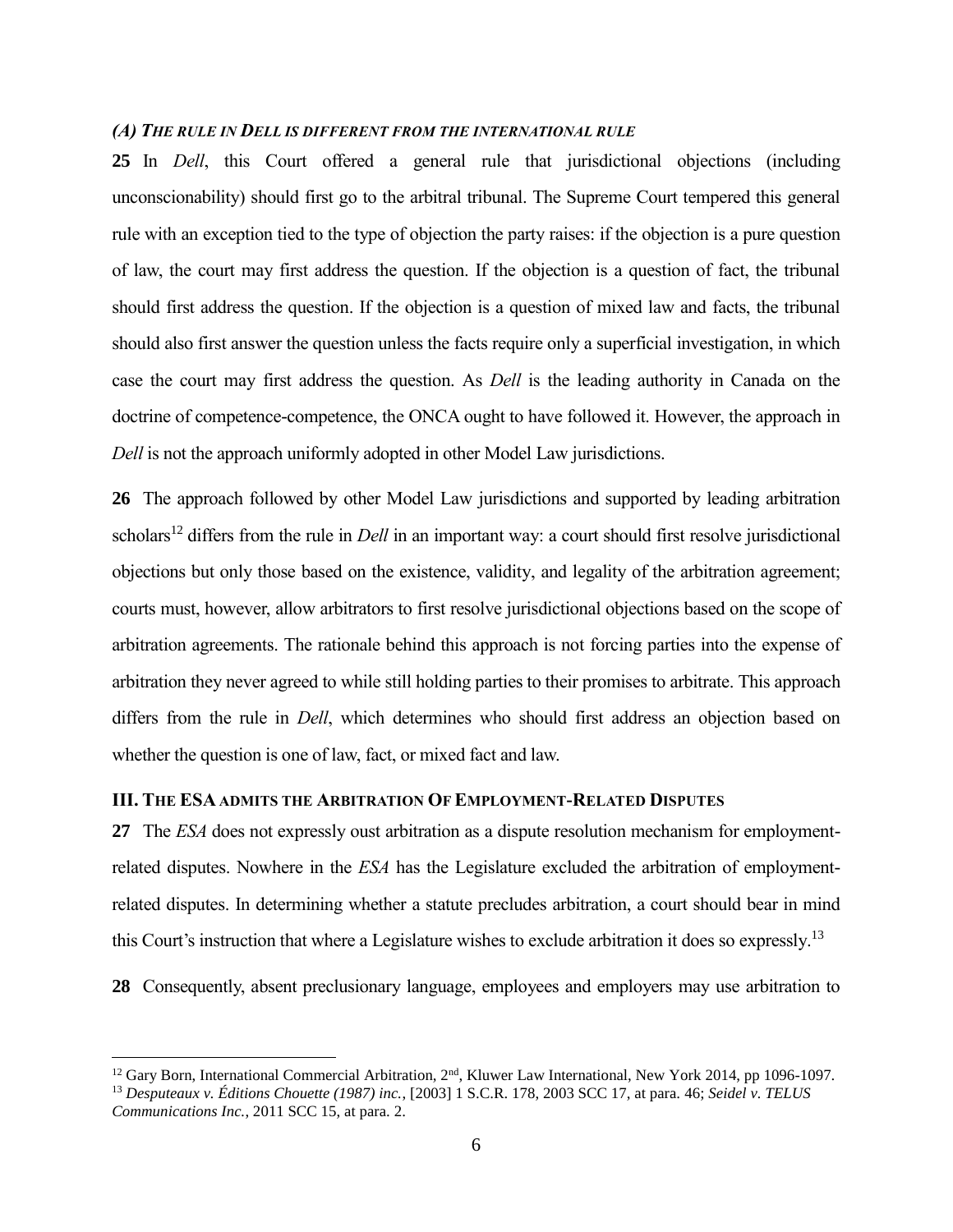resolve employment-related disputes.<sup>14</sup> This approach is in keeping with this Court's recognition that the Legislature is best placed to protect against abuses of bargaining power, as expanded on in section **V** below.

## **IV. THE ONCA'S APPROACH TO UNCONSCIONABILITY IS ILL-SUITED TO ARBITRATION**

## *(A) BETTER CASES EXIST TO ANALYZE THE UNCONSCIONABILITY OF ARBITRATION AGREEMENTS*

**29** The ONCA relied on *Titus v. William F. Cooke Enterprises Inc.*<sup>15</sup> (which itself relied on *Cain v. Clarica Life Insurance Co.*<sup>16</sup>) to analyze whether the arbitration agreement between Uber and Mr. Heller was unconscionable and thus invalid. Those cases, however, dealt with parties who effectively entered into release agreements. But the facts surrounding a release agreement are quite different from facts surrounding agreements to resolve future disputes *via* arbitration. In the former, facts are mostly *known*; in the latter, the facts are mostly *unknown*. Accordingly, arbitration agreements more closely resemble exclusion clauses—not release agreements—since they exclude certain, unknown future disputes from the judicial process. Consequently, assessing whether an arbitration agreement is valid should more closely emulate how courts assess whether an exclusion clause is valid.

**30** To explain further, the danger in applying a test designed for known facts (like release agreements) to a clause about unknown facts (like arbitration agreements) is the real risk of falling prey to outcome bias. One reason the ONCA found the arbitration agreement was a substantially improvident or unfair bargain (and thus unconscionable) related to the ratio between the low amount in dispute to the high cost to commence arbitration. That fact appears to have driven the ONCA's reasoning.<sup>17</sup> However, if the ratio had been inverted and the cost to commence the dispute was substantially lower than the amount in dispute would the ONCA have still held the bargain substantially improvident or unfair on that point? This one reason evidences why it is risky to apply an unconscionability test designed to assess known facts to circumstances about unknown facts.

<sup>14</sup> *Ross* v. *Christian & Timbers Inc.*, 2002 CanLII 49619 (ON SC) at paras. 24-28.

<sup>15</sup> 2007 ONCA 573 (CanLII), 284 D.L.R. (4th) 734, at para. 38.

<sup>16</sup> (2005), 384 A.R. 11 (CA); 367 W.A.C. 11.

<sup>&</sup>lt;sup>17</sup> ONCA-Uber at para. 68.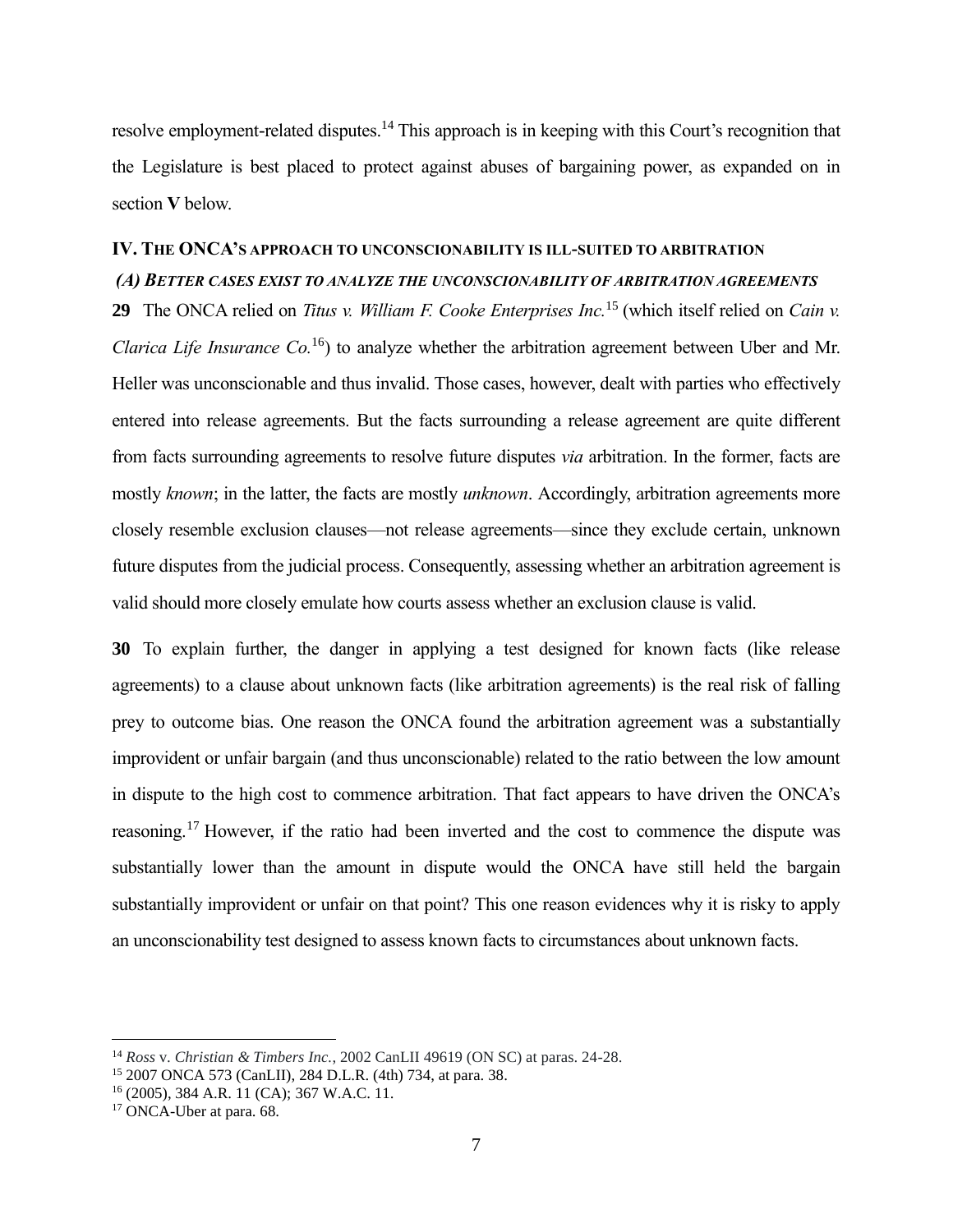## *(B) A BETTER TEST TO ENFORCE ARBITRATION AGREEMENTS*

**31** Drawing a straight line between invalidity, under s. 7(2) of the *Arbitration Act*, and unconscionability, when dealing with dispute clauses relating to future, knowable but specifically unknown facts is dangerous. Exclusion clauses are similar to arbitration agreements: they also seek to address breaches of future knowable, but specifically unknown facts. If Canadian courts are searching for an appropriate test to apply when seeking to enforce (or not) arbitration agreements, they should look to this Court's decision in *Tercon Contractors Ltd. v. British Columbia (Transportation and Highways)* <sup>18</sup> where Justice Binnie offered a helpful three-part test, which includes an unconscionability component at stage two. Importantly, under this test, unconscionability is assessed at the time of contracting, thus purging outcome bias when assessing a transaction's fairness.

**32** Adapting Justice Binnie's test to arbitration agreements promotes what invalidity under s. 7(2) (and Model Law Article 8 under the *ICAA*) seeks to address: 1. Does the agreement apply to the dispute? 2. If so, at the time of signing, was it unconscionable (or another invalidity issue) to include this arbitration agreement? 3. If not, do any policy reasons justify refusing to enforce the arbitration agreement?

**33** Applying this modified test to this case's facts would have forced the ONCA to ask the right question: was it unconscionable for Uber and Mr. Heller to agree to resolve disputes *via* arbitration even with the potential that the arbitration cost could exceed the claim's value. Importantly, the arbitration agreement's fairness is assessed at the time the parties entered into their agreement, in light of all circumstances, regardless of the future ratio between the cost to commence arbitration and the amount in dispute.

## *(C) THE ONCA DID NOT ACCOUNT FOR THE POSSIBLE RELEVANCE OF DUTCH LAW*

**34** The ONCA did not account for the parties' agreement to use Dutch law to govern their contract and their arbitration agreement. This uncontested fact is significant both under the *Arbitration Act* and under the *ICAA*. For example, a court assessing the unconscionability of any term must tether its

<sup>18</sup> 2010 SCC 4, [2010] 1 S.C.R. 69, at 127-141.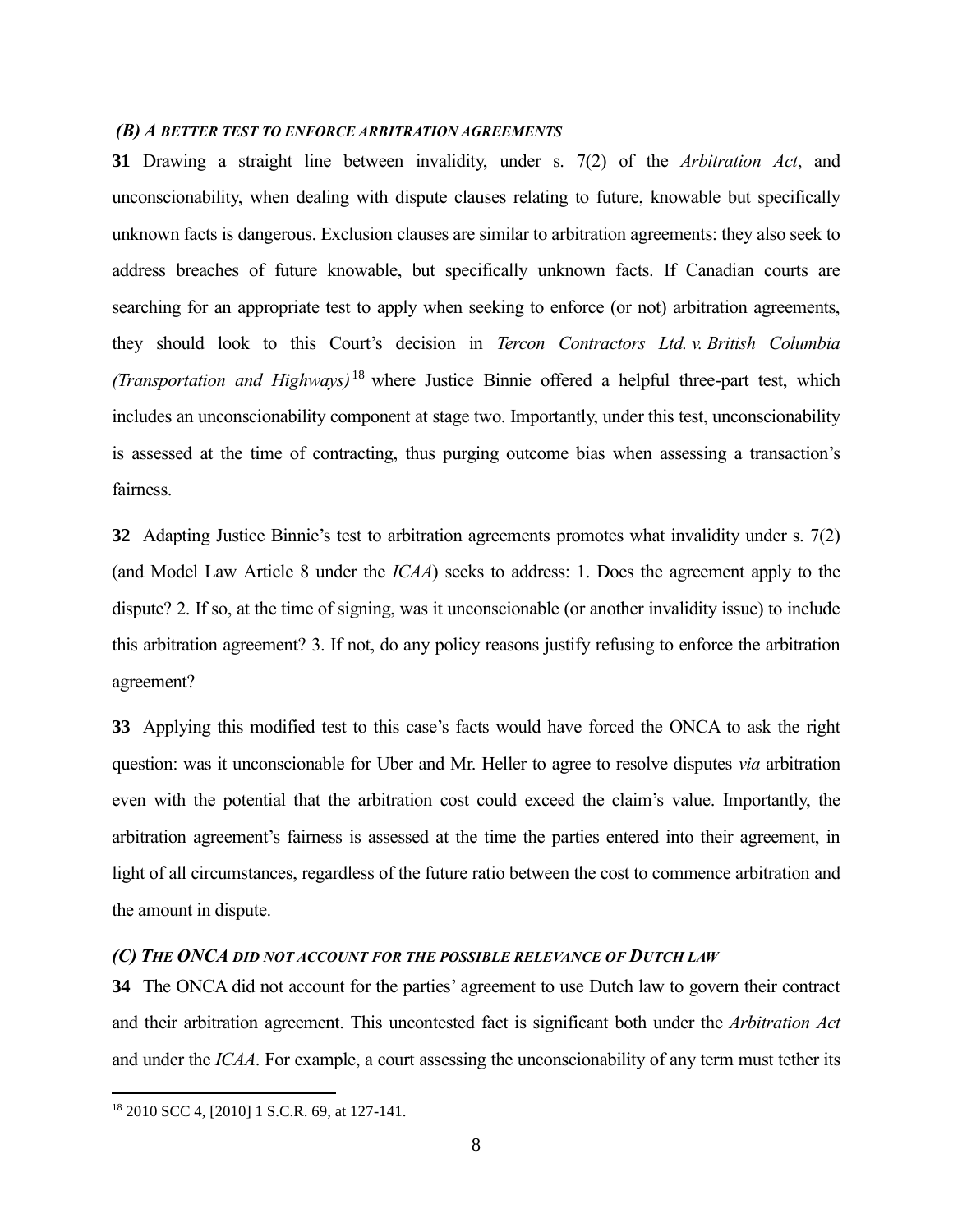analysis to a community standard.<sup>19</sup> The contract's applicable law conveys the standard unless the choice of law clause is itself the subject of an unconscionability analysis. But those facts do not apply here. At no time was the choice of Dutch law called into question.

**35** Indeed, Ontario law does not prohibit employees from entering into contracts that contain a foreign law to govern their employment. However, if Ontario legislation like the *ESA* is not respected in the arbitration proceedings an Ontario resident may have further remedies to positively pursue in Ontario to enforce the minimum standards to which the employee is entitled.<sup>20</sup> And defensively, if the *ESA* is not respected in the arbitration proceedings, an Ontario court may refuse to enforce an award on public policy grounds.<sup>21</sup>

**36** Alternatively, and at the very least, the ONCA could have applied Ontario law but only after determining that inserting Dutch law was an attempt to evade the *ESA*. This approach is entirely different from analysing, as the ONCA did, whether including an arbitration agreement—as a device—was an attempt to evade the *ESA*. This is particularly true given that the *ESA* does not forbid using arbitration to resolve employment disputes.

## **V. THE LEGISLATURE IS BEST PLACED TO PROTECT AGAINST POTENTIAL ABUSES OF BARGAINING POWER**

**37** When the Ontario Legislator realized companies could use arbitration agreements in their contracts with consumers to minimize or eliminate a consumer's right to access courts, the Legislator acted. It amended the *Consumer Protection Act* by rendering arbitration clauses in consumer contracts invalid if they had the effect of denying a consumer the right to access courts for, *inter alia*, class proceedings. The Legislator has protected before; it can protect again.

**38** When the Legislator amended the *Consumer Protection Act*, it balanced party autonomy with access to justice, and its carefully drafted amendment did not forbid using arbitration to resolve consumer disputes. Section 7 of the *Consumer Protection Act* specifically allows consumers to

<sup>&</sup>lt;sup>19</sup> Daimsis, Anthony "ONCA misses Arbitration Target", (2019) 1:1 Can J Comm Arb, September 2019 at p. 126. <sup>20</sup> *Ross* v. *Christian & Timbers Inc.*, 2002 CanLII 49619 (ON SC) at para. 28.

<sup>21</sup> This reasoning is similar to the one used by the US Supreme Court in the seminal *Mitsubishi Motors Corp.* v. *Soler Chrysler-Plymouth, Inc.*, 473 U.S. 614 (more)105 S. Ct. 3346; 87 L. Ed. 2d 444 at para. 21.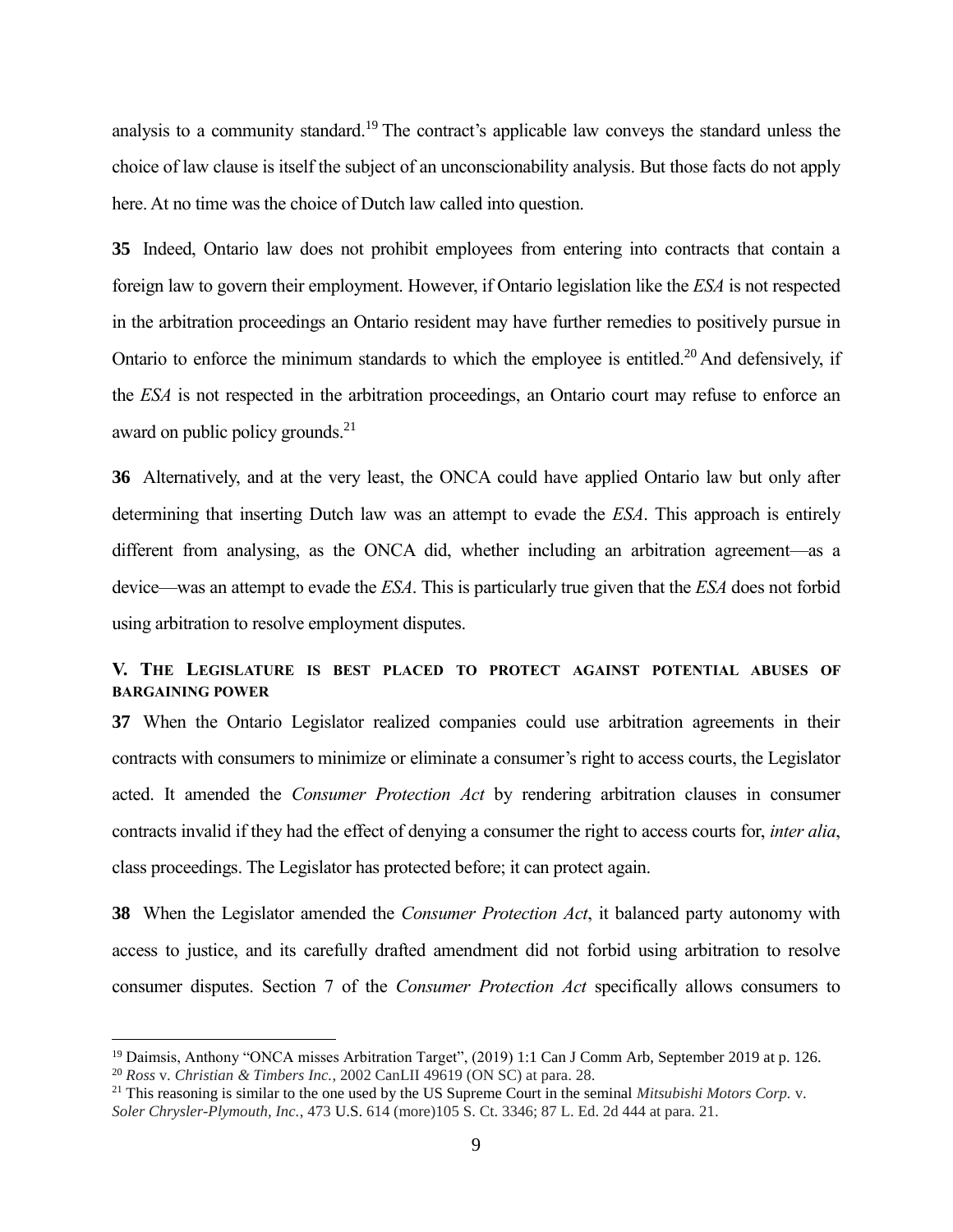arbitrate their disputes but only after becoming aware that a dispute exists. Agreements of this kind, which allow parties to agree to arbitrate present, known disputes, are submission agreements.

**39** By amending s. 7 of the *Consumer Protection Act* in this way, the Legislator chose not to entirely invalidate arbitration as a procedure to resolve consumer disputes; it merely restricted how parties could agree to arbitrate: they could use submission agreements. This Court should provide the Legislator the opportunity to amend the *ESA* to address any perceived access to justice concerns.

**40** This case raises issues that affect small businesses entering into contracts, in particular when these contracts include arbitration agreements. And while CFIB is sympathetic to any small business or contractor hoping to access a proceeding it deems more favourable to it, this sympathy should not come at the cost of certainty. As matters stand, courts interpreting the provisions in question have created uncertainty. By offering clarity, the Court will add certainty to small businesses and contractors who seek to rely on and plan around the contractual terms they sign.

## **PART IV– SUBMISSIONS REGARDING COSTS**

**41** CFIB seeks no order for costs and asks that this Court award no costs against it.

## **PART V– ORDER SOUGHT**

**42** CFIB takes no position on the disposition of the appeal.

ALL OF WHICH IS RESPECTFULLY SUBMITTED this 18<sup>th</sup> day of October, 2019.

Anthony Daimsis **Counsel for the Proposed Intervener,**  Canadian Federation of Independent Business (CFIB)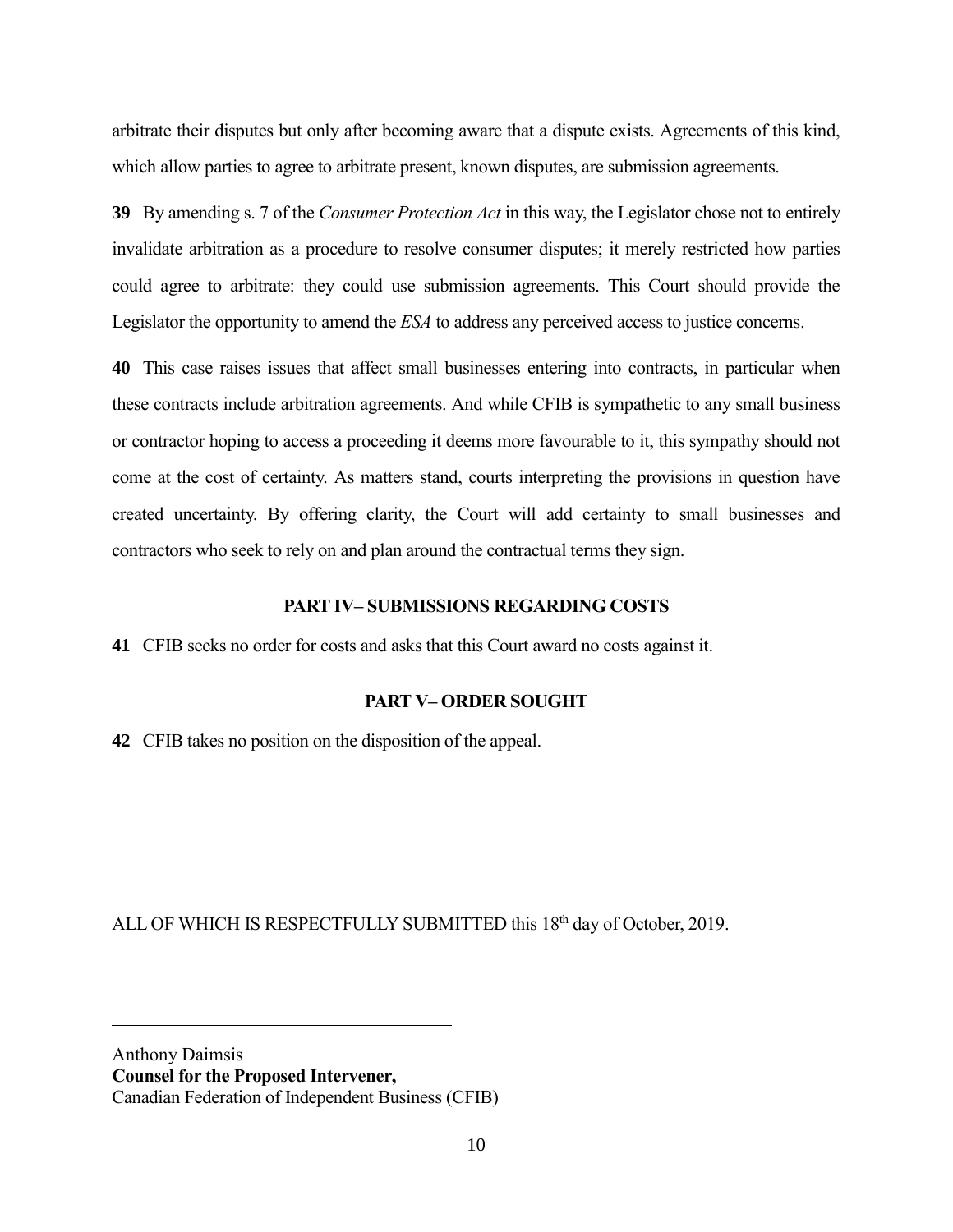## **PART VI– TABLE OF AUTHORITIES**

## **Authority Reference in Argument**

|                 | <b>Cases</b>                                                                                                                                                                                                 |                |
|-----------------|--------------------------------------------------------------------------------------------------------------------------------------------------------------------------------------------------------------|----------------|
| $\mathbf{1}$    | Cain v. Clarica Life Insurance Co., (2005), 384 A.R. 11 (CA);<br>367 W.A.C. 11.<br>https://www.canlii.org/en/ab/abca/doc/2005/2005abca437/200<br>5abca437.html?autocompleteStr=clarica&autocompletePos=1     | 29             |
| $\overline{2}$  | Dell Computer Corp. v. Union des consommateurs, [2007] 2<br>S.C.R. 801, 2007 SCC 34 https://scc-csc.lexum.com/scc-<br>csc/scc-csc/en/item/2374/index.do                                                      | 23, 24, 25, 26 |
| 3               | Desputeaux v. Éditions Chouette (1987) inc., [2003] 1 S.C.R.<br>178, 2003 SCC 17 https://scc-csc.lexum.com/scc-csc/scc-<br>csc/en/item/2048/index.do                                                         | 27             |
| 4               | Heller v. Uber Technologies Inc., 2019 ONCA 1<br>https://www.canlii.org/en/on/onca/doc/2019/2019onca1/2019o<br>nca1.html?autocompleteStr=heller&autocompletePos=1                                            | 6, 15, 22, 30  |
| 5               | Mitsubishi Motors Corp. v. Soler Chrysler-Plymouth, Inc.,<br>473 U.S. 614 https://casetext.com/case/mitsubishi-motors-v-<br>soler-chrysler-plymouth-2                                                        | 35             |
| 6               | R. v. Finta, [1993] 1 SCR 1138, 1993 CanLII 132 (SCC),<br><http: 1fs3t<="" canlii.ca="" t="" td=""><td>9, 10</td></http:>                                                                                    | 9, 10          |
| $\tau$          | Ross v. Christian & Timbers Inc., 2002 CanLII 49619 (ON<br>SC)<br>https://www.canlii.org/en/on/onsc/doc/2002/2002canlii49619/<br>2002canlii49619.html?autocompleteStr=ross%20v%20chris&<br>autocompletePos=1 | 28, 35         |
| 8               | Seidel v. TELUS Communications Inc., 2011 SCC 15<br>https://scc-csc.lexum.com/scc-csc/scc-<br>csc/en/item/7927/index.do                                                                                      | 27             |
| 9               | Telus v. Wellman, 2019 SCC 19 https://scc-<br>csc.lexum.com/scc-csc/scc-csc/en/item/17654/index.do                                                                                                           | 16             |
| 10 <sup> </sup> | Tercon Contractors Ltd. v. British Columbia (Transportation<br>and Highways), 2010 SCC 4, [2010] 1 S.C.R. 69 https://scc-<br>csc.lexum.com/scc-csc/scc-csc/en/item/7843/index.do                             | 9, 31          |
| 11              | Titus v. William F. Cooke Enterprises Inc. 2007 ONCA 573<br>(CanLII), 284 D.L.R. (4th) 734                                                                                                                   | 29             |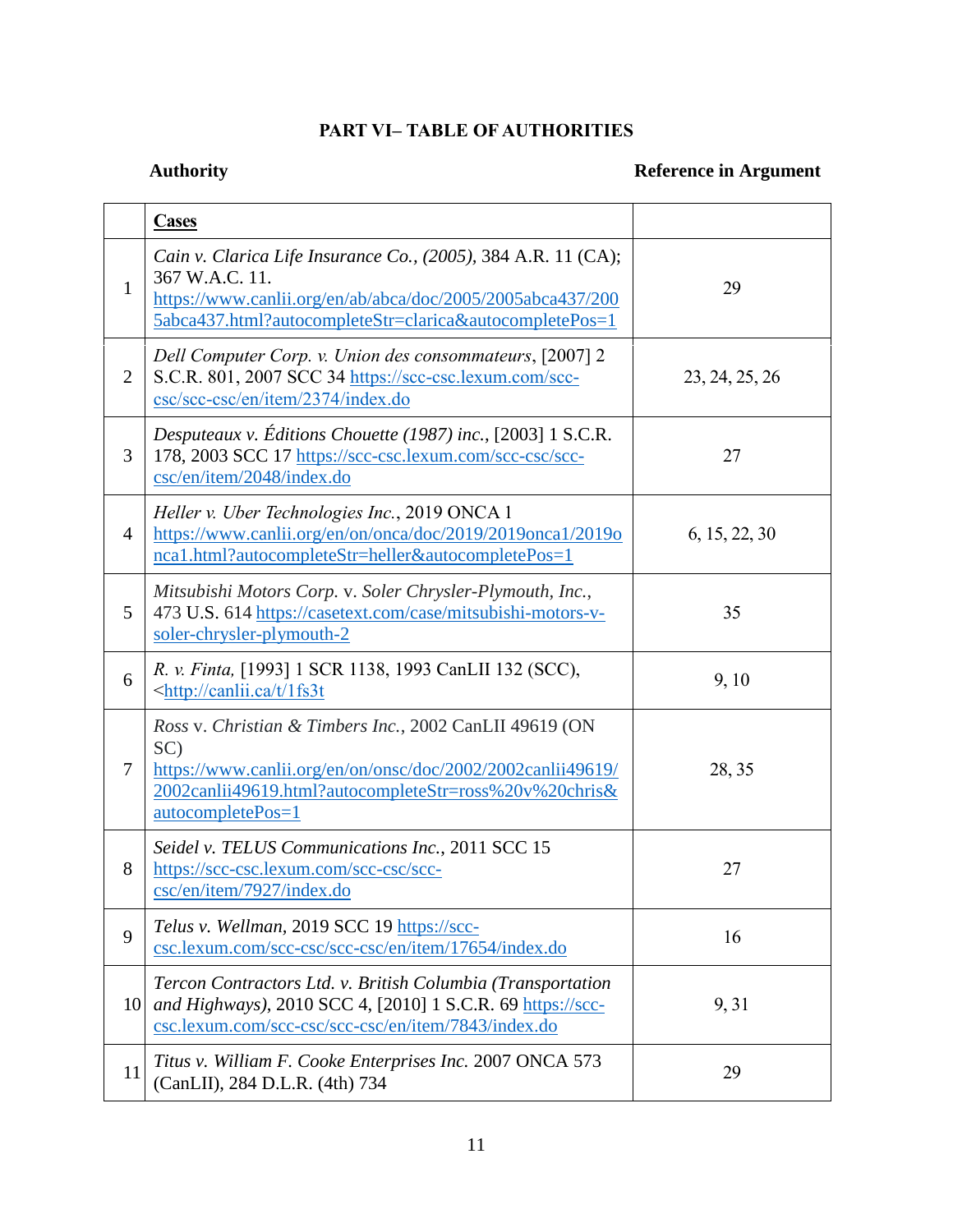|    | https://www.canlii.org/en/on/onca/doc/2007/2007onca573/200<br>7onca573.html?autocompleteStr=Titus%20v.%20William%20<br>F.%20Cooke%20Enterprises%20Inc.%202007%20ONCA%2<br>0573&autocompletePos=1                             |                                           |
|----|------------------------------------------------------------------------------------------------------------------------------------------------------------------------------------------------------------------------------|-------------------------------------------|
|    | <b>Secondary sources</b>                                                                                                                                                                                                     |                                           |
| 12 | Gary Born, International Commercial Arbitration, 2nd edition,<br>Kluwer Law International, New York 2014                                                                                                                     | 26                                        |
|    | Daimsis, Anthony "ONCA misses Arbitration Target", (2019)<br>13 1:1 Can J Comm Arb, September 2019<br>https://papers.ssrn.com/sol3/papers.cfm?abstract_id=3434484                                                            | 34                                        |
| 14 | John Manwaring et al, Dispute Resolution: Readings and Case<br>Studies, 4th ed (Toronto: Emond Publishing, 2015)                                                                                                             | 20                                        |
|    | Marina Pavlović & Anthony Daimsis et al, Dispute<br>15 Resolution: Readings and Case Studies, 4th ed (Toronto:<br>Emond Publishing, 2015)                                                                                    | 21                                        |
| 16 | Thomas H. Webster, Handbook of UNCITRAL Arbitration, 3d<br>(London, Thomson Reuters, 2019)                                                                                                                                   | 21                                        |
|    | Report of the United Nations Commission on International Trade<br>17 Law on the work of its thirty-ninth session 19 June-7 July 2006<br>https://unctad.org/en/Docs/a61d17_en.pdf                                             | 18                                        |
|    | United Nations General Assembly: Analytical Commentary on<br>Draft Text of a Model Law on International Commercial<br>18 Arbitration<br>https://www.mcgill.ca/arbitration/files/arbitration/Commentair<br>eanalytique-en.pdf | 21                                        |
|    | <b>Legislation</b>                                                                                                                                                                                                           |                                           |
|    | Arbitration Act, 1991, SO 1991, c 17<br>19 https://www.canlii.org/en/on/laws/stat/so-1991-c-17/latest/so-<br>1991-c-17.html                                                                                                  | 4, 5, 7, 10, 15-17, 20, 22,<br>31, 32, 34 |
|    | Consumer Protection Act, 2002, S.O. 2002, c. 30, Sched. A<br>20 https://www.canlii.org/en/on/laws/stat/so-2002-c-30-sch-<br>a/latest/so-2002-c-30-sch-a.html                                                                 | 3, 37, 38, 39                             |
| 21 | Employment Standards Act, 2000, SO 2000, c 41<br>https://www.canlii.org/en/on/laws/stat/so-2000-c-41/latest/so-<br>2000-c-41.html                                                                                            | 3, 12, 27, 35, 36                         |
| 22 | <i>International Commercial Arbitration Act, 2017 S.O. 2017, c.</i><br>2, Sched. 5 https://www.canlii.org/en/on/laws/stat/so-2017-c-                                                                                         | 4, 5, 7, 10, 15-19, 21, 22,<br>24, 32, 34 |